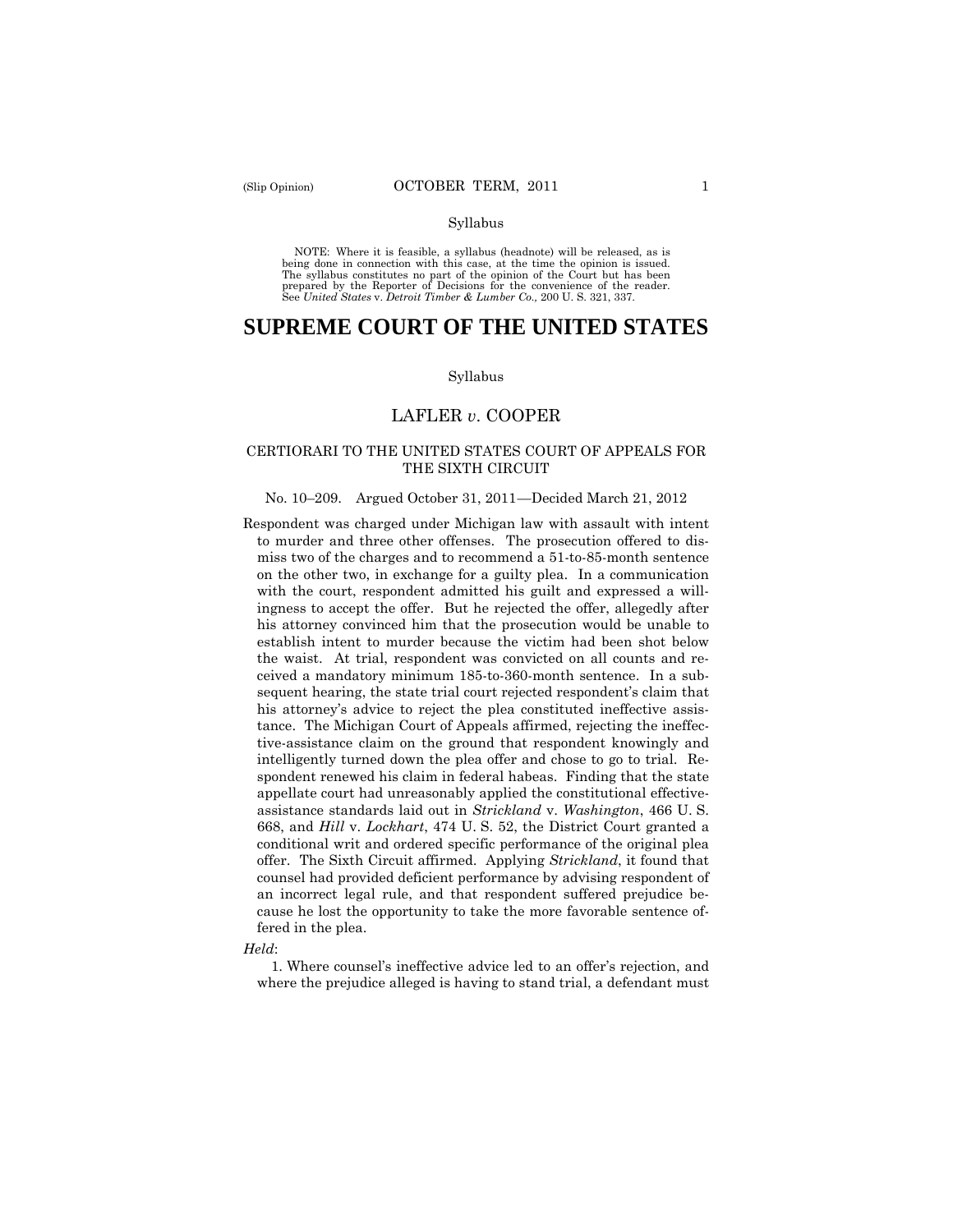#### Syllabus

show that but for the ineffective advice, there is a reasonable probability that the plea offer would have been presented to the court, that the court would have accepted its terms, and that the conviction or sentence, or both, under the offer's terms would have been less severe than under the actual judgment and sentence imposed. Pp. 3–11.

(a) Because the parties agree that counsel's performance was deficient, the only question is how to apply *Strickland*'s prejudice test where ineffective assistance results in a rejection of the plea offer and the defendant is convicted at the ensuing trial. Pp. 3–4.

 foreclose relief when counsel has failed to assert rights that may have (b) In that context, the *Strickland* prejudice test requires a defendant to show a reasonable possibility that the outcome of the plea process would have been different with competent advice. The Sixth Circuit and other federal appellate courts have agreed with the *Strickland* prejudice test for rejected pleas adopted here by this Court. Petitioner and the Solicitor General propose a narrow view that *Strickland* prejudice cannot arise from plea bargaining if the defendant is later convicted at a fair trial—but their reasoning is unpersuasive. First, they claim that the Sixth Amendment's sole purpose is to protect the right to a fair trial, but the Amendment actually requires effective assistance at critical stages of a criminal proceeding, including pretrial stages. This is consistent with the right to effective assistance on appeal, see, *e.g., Halbert* v. *Michigan*, 545 U. S. 605, and the right to counsel during sentencing, see, *e.g., Glover* v. *United States*, 531 U. S. 198, 203–204. This Court has not followed a rigid rule that an otherwise fair trial remedies errors not occurring at trial, but has instead inquired whether the trial cured the particular error at issue. See, *e.g., Vasquez* v. *Hillery*, 474 U. S. 254, 263. Second, this Court has previously rejected petitioner's argument that *Lockhart* v. *Fretwell*, 506 U. S. 364, modified *Strickland* and does so again here. *Fretwell* and *Nix* v. *Whiteside*, 475 U. S. 157, demonstrate that "it would be unjust to characterize the likelihood of a different outcome as legitimate 'prejudice,' " *Williams* v. *Taylor*, 529 U. S. 362, 391–392, where defendants would receive a windfall as a result of the application of an incorrect legal principle or a defense strategy outside the law. Here, however, respondent seeks relief from counsel's failure to meet a valid legal standard. Third, petitioner seeks to preserve the conviction by arguing that the Sixth Amendment's purpose is to ensure a conviction's reliability, but this argument fails to comprehend the full scope of the Sixth Amendment and is refuted by precedent. Here, the question is the fairness or reliability not of the trial but of the processes that preceded it, which caused respondent to lose benefits he would have received but for counsel's ineffective assistance. Furthermore, a reliable trial may not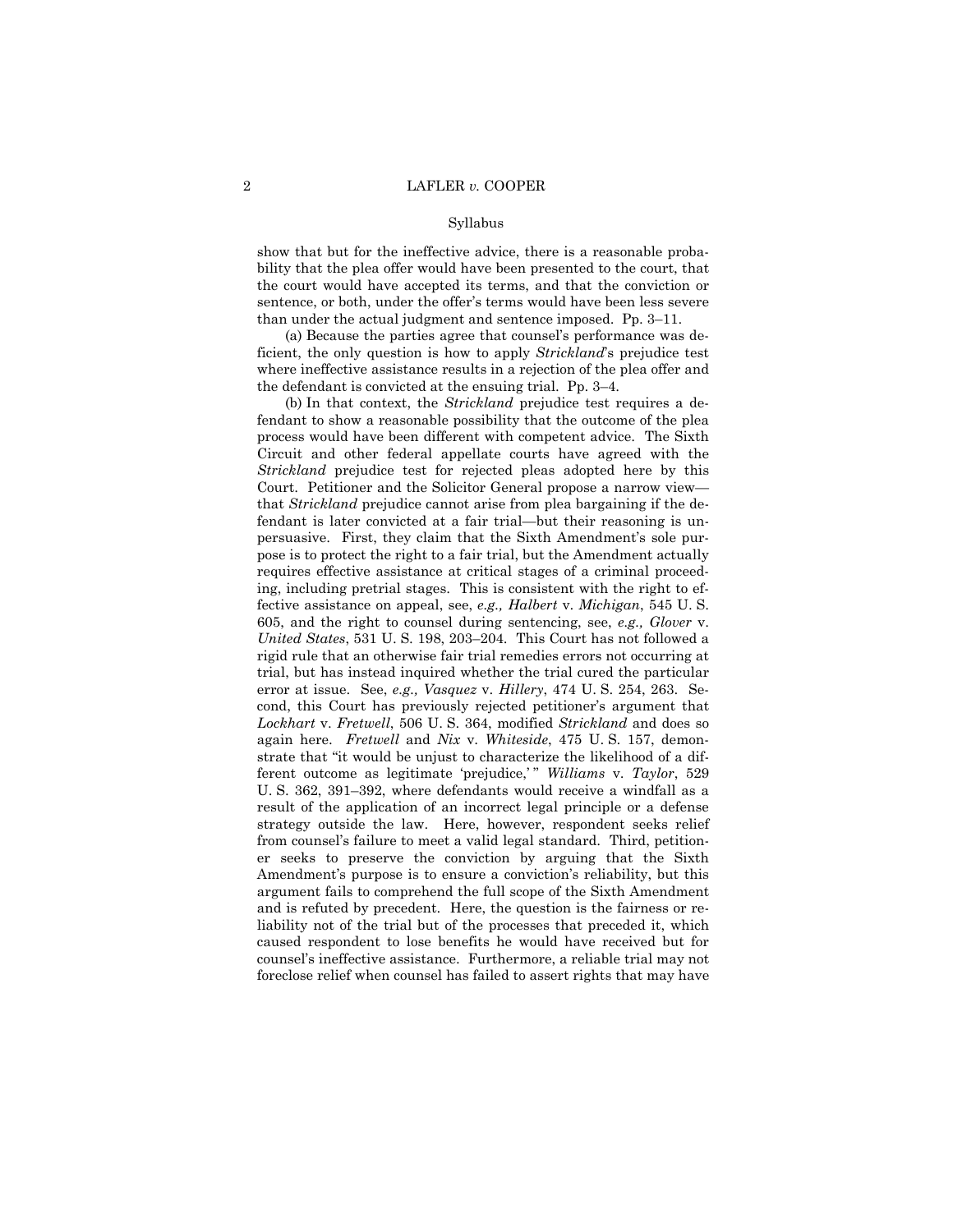#### Syllabus

altered the outcome. See *Kimmelman* v. *Morrison*, 477 U. S. 365, 379. Petitioner's position that a fair trial wipes clean ineffective assistance during plea bargaining also ignores the reality that criminal justice today is for the most part a system of pleas, not a system of trials. See *Missouri* v. *Frye*, *ante,* at \_\_\_. Pp. 4–11.

2. Where a defendant shows ineffective assistance has caused the rejection of a plea leading to a more severe sentence at trial, the remedy must "neutralize the taint" of a constitutional violation, *United States* v. *Morrison*, 449 U. S. 361, 365, but must not grant a windfall to the defendant or needlessly squander the resources the State properly invested in the criminal prosecution, see *United States* v. *Mechanik*, 475 U. S. 66, 72. If the sole advantage is that the defendant would have received a lesser sentence under the plea, the court should have an evidentiary hearing to determine whether the defendant would have accepted the plea. If so, the court may exercise discretion in determining whether the defendant should receive the term offered in the plea, the sentence received at trial, or something in between. However, resentencing based on the conviction at trial may not suffice, *e.g.,* where the offered guilty plea was for less serious counts than the ones for which a defendant was convicted after trial, or where a mandatory sentence confines a judge's sentencing discretion. In these circumstances, the proper remedy may be to require the prosecution to reoffer the plea. The judge can then exercise discretion in deciding whether to vacate the conviction from trial and accept the plea, or leave the conviction undisturbed. In either situation, a court must weigh various factors. Here, it suffices to give two relevant considerations. First, a court may take account of a defendant's earlier expressed willingness, or unwillingness, to accept responsibility for his or her actions. Second, it is not necessary here to decide as a constitutional rule that a judge is required to disregard any information concerning the crime discovered after the plea offer was made. Petitioner argues that implementing a remedy will open the floodgates to litigation by defendants seeking to unsettle their convictions, but in the 30 years that courts have recognized such claims, there has been no indication that the system is overwhelmed or that defendants are receiving windfalls as a result of strategically timed *Strickland* claims. In addition, the prosecution and trial courts may adopt measures to help ensure against meritless claims. See *Frye*, *ante,* at \_\_\_. Pp. 11–14.

3. This case arises under the Antiterrorism and Effective Death Penalty Act of 1996 (AEDPA), but because the Michigan Court of Appeals' analysis of respondent's ineffective-assistance-of-counsel claim was contrary to clearly established federal law, AEDPA presents no bar to relief. Respondent has satisfied *Strickland*'s two-part test.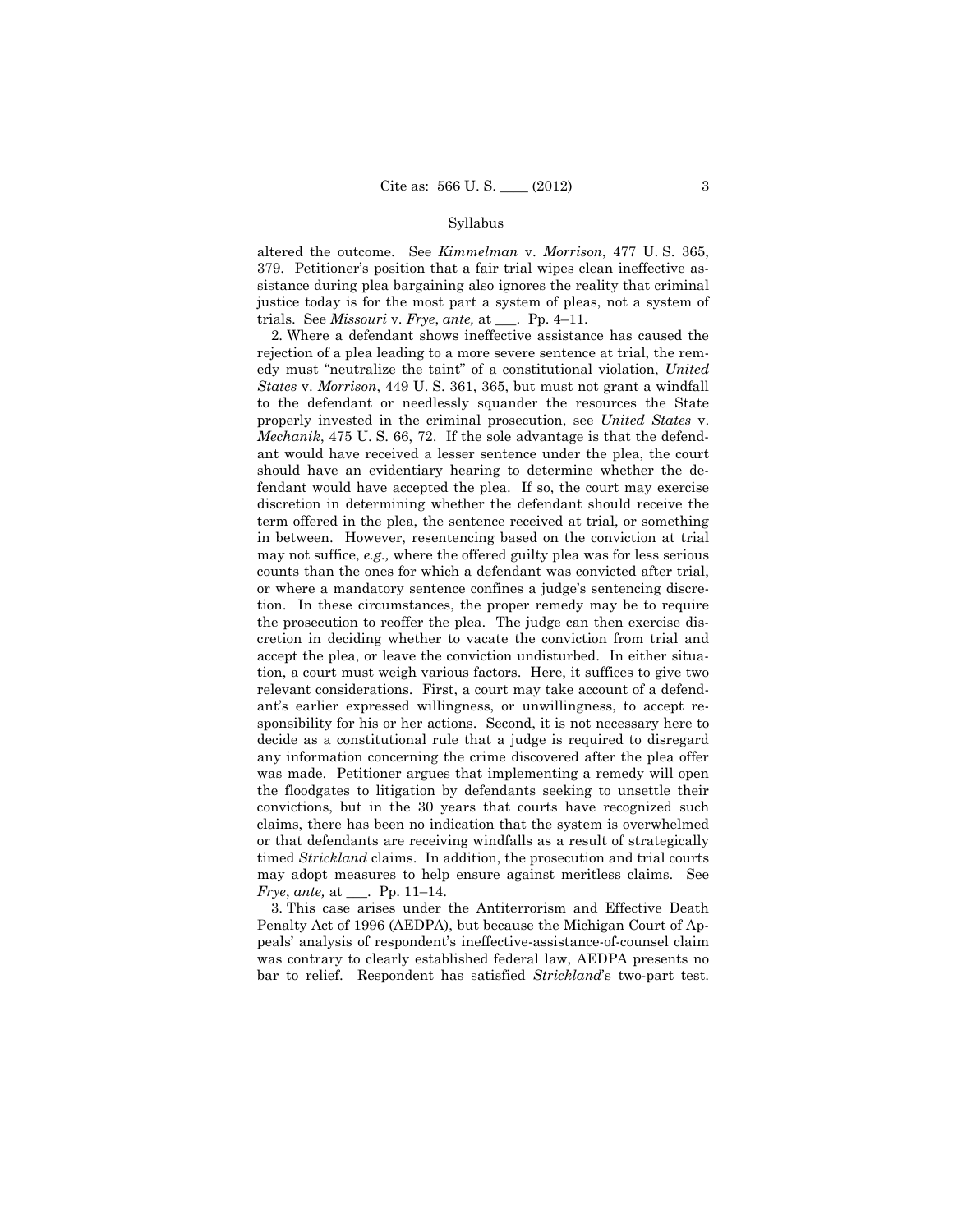#### Syllabus

 probability he and the trial court would have accepted the guilty plea. would have received under the plea. As a remedy, the District Court The parties concede the fact of deficient performance. And respondent has shown that but for that performance there is a reasonable In addition, as a result of not accepting the plea and being convicted at trial, he received a minimum sentence 3½ times greater than he ordered specific performance of the plea agreement, but the correct remedy is to order the State to reoffer the plea. If respondent accepts the offer, the state trial court can exercise its discretion in determining whether to vacate respondent's convictions and resentence pursuant to the plea agreement, to vacate only some of the convictions and resentence accordingly, or to leave the conviction and sentence resulting from the trial undisturbed. Pp. 14–16.

376 Fed. Appx. 563, vacated and remanded.

KENNEDY, J., delivered the opinion of the Court, in which GINSBURG, BREYER, SOTOMAYOR, and KAGAN, JJ., joined. SCALIA, J., filed a dissenting opinion, in which THOMAS, J., joined, and in which ROBERTS, C. J., joined as to all but Part IV. ALITO, J., filed a dissenting opinion.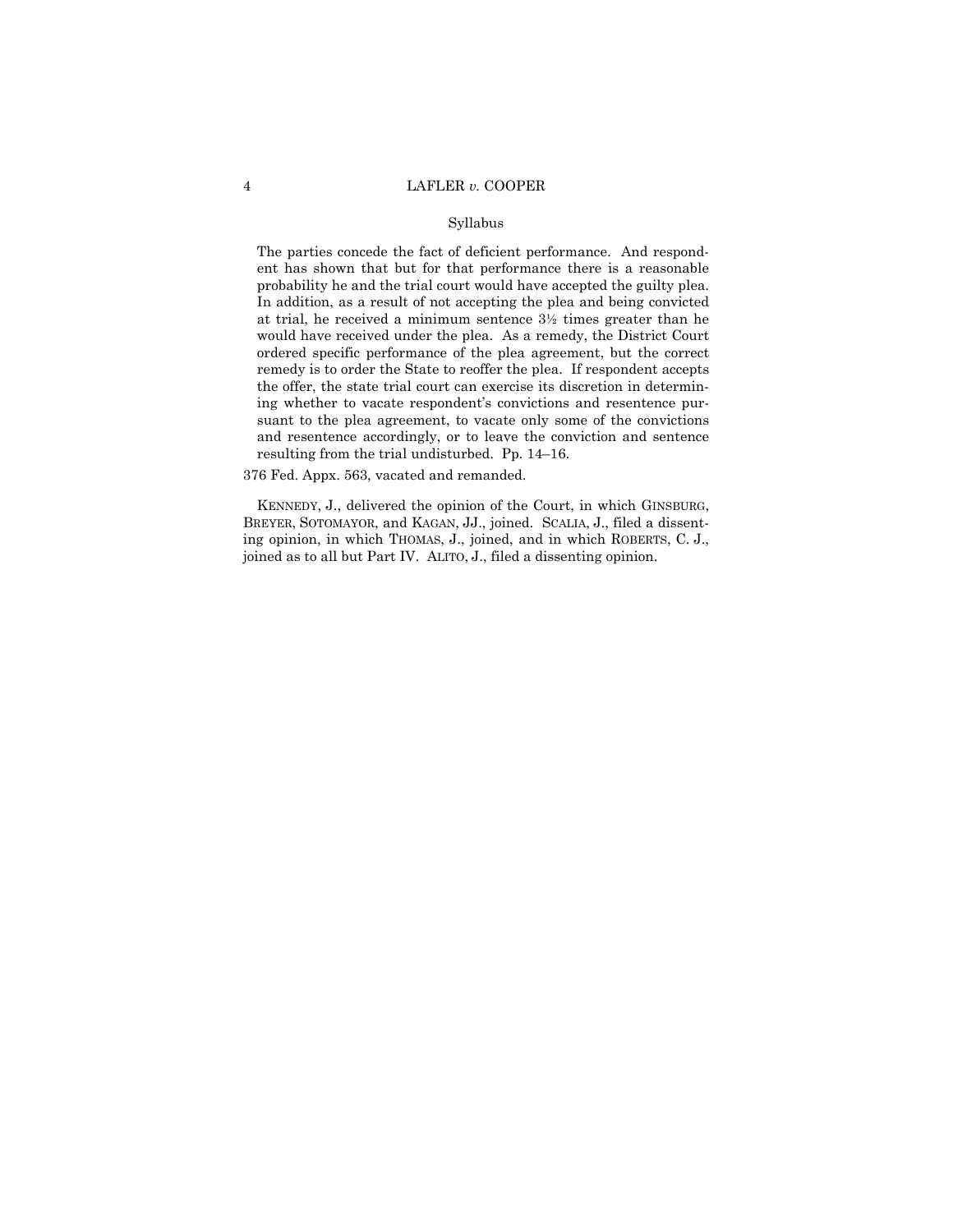preliminary print of the United States Reports. Readers are requested to notify the Reporter of Decisions, Supreme Court of the United States, Wash- ington, D. C. 20543, of any typographical or other formal errors, in order that corrections may be made before the preliminary print goes to press. NOTICE: This opinion is subject to formal revision before publication in the

## $\frac{1}{2}$  ,  $\frac{1}{2}$  ,  $\frac{1}{2}$  ,  $\frac{1}{2}$  ,  $\frac{1}{2}$  ,  $\frac{1}{2}$  ,  $\frac{1}{2}$ **SUPREME COURT OF THE UNITED STATES**

#### $\frac{1}{2}$  ,  $\frac{1}{2}$  ,  $\frac{1}{2}$  ,  $\frac{1}{2}$  ,  $\frac{1}{2}$  ,  $\frac{1}{2}$ No. 10–209

## BLAINE LAFLER, PETITIONER *v.* ANTHONY COOPER

## ON WRIT OF CERTIORARI TO THE UNITED STATES COURT OF APPEALS FOR THE SIXTH CIRCUIT

### [March 21, 2012]

## JUSTICE KENNEDY delivered the opinion of the Court.

In this case, as in *Missouri* v. *Frye, ante*, p. \_\_\_, also decided today, a criminal defendant seeks a remedy when inadequate assistance of counsel caused nonacceptance of a plea offer and further proceedings led to a less favorable outcome. In *Frye*, defense counsel did not inform the defendant of the plea offer; and after the offer lapsed the defendant still pleaded guilty, but on more severe terms. Here, the favorable plea offer was reported to the client but, on advice of counsel, was rejected. In *Frye* there was a later guilty plea. Here, after the plea offer had been rejected, there was a full and fair trial before a jury. After a guilty verdict, the defendant received a sentence harsher than that offered in the rejected plea bargain. The instant case comes to the Court with the concession that counsel's advice with respect to the plea offer fell below the standard of adequate assistance of counsel guaranteed by the Sixth Amendment, applicable to the States through the Fourteenth Amendment.

On the evening of March 25, 2003, respondent pointed a gun toward Kali Mundy's head and fired. From the rec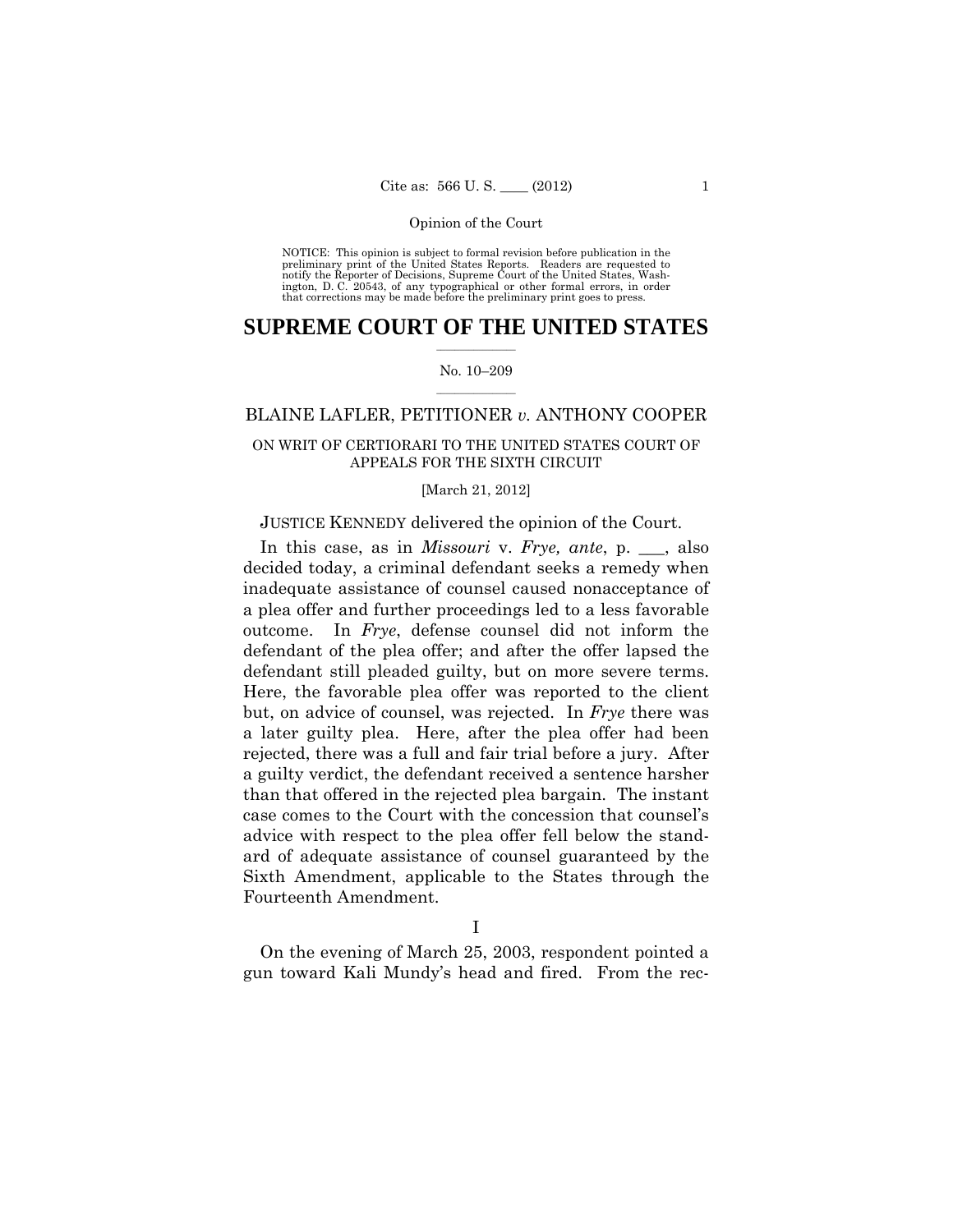#### Opinion of the Court

ord, it is unclear why respondent did this, and at trial it was suggested that he might have acted either in selfdefense or in defense of another person. In any event the shot missed and Mundy fled. Respondent followed in pursuit, firing repeatedly. Mundy was shot in her buttock, hip, and abdomen but survived the assault.

Respondent was charged under Michigan law with assault with intent to murder, possession of a firearm by a felon, possession of a firearm in the commission of a felony, misdemeanor possession of marijuana, and for being a habitual offender. On two occasions, the prosecution offered to dismiss two of the charges and to recommend a sentence of 51 to 85 months for the other two, in exchange for a guilty plea. In a communication with the court respondent admitted guilt and expressed a willingness to accept the offer. Respondent, however, later rejected the offer on both occasions, allegedly after his attorney convinced him that the prosecution would be unable to establish his intent to murder Mundy because she had been shot below the waist. On the first day of trial the prosecution offered a significantly less favorable plea deal, which respondent again rejected. After trial, respondent was convicted on all counts and received a mandatory minimum sentence of 185 to 360 months' imprisonment.

In a so-called *Ginther* hearing before the state trial court, see *People* v. *Ginther*, 390 Mich. 436, 212 N. W. 2d 922 (1973), respondent argued his attorney's advice to reject the plea constituted ineffective assistance. The trial judge rejected the claim, and the Michigan Court of Appeals affirmed. *People* v. *Cooper*, No. 250583, 2005 WL 599740 (Mar. 15, 2005) *(per curiam)*, App. to Pet. for Cert. 44a*.* The Michigan Court of Appeals rejected the claim of ineffective assistance of counsel on the ground that respondent knowingly and intelligently rejected two plea offers and chose to go to trial. The Michigan Supreme Court denied respondent's application for leave to file an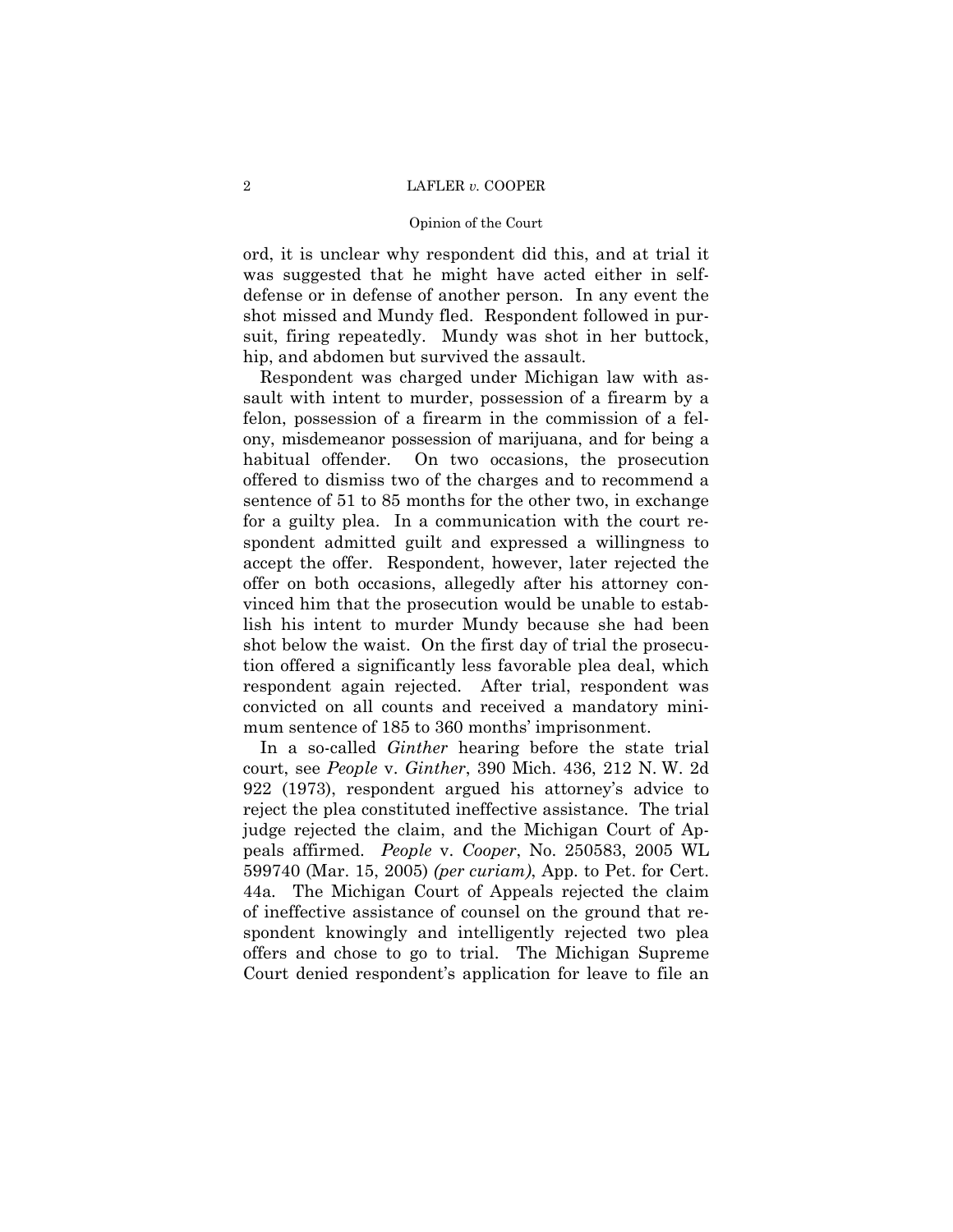appeal. *People* v. *Cooper*, 474 Mich. 905, 705 N. W. 2d 118 (2005) (table).

Respondent then filed a petition for federal habeas relief under 28 U.S.C. §2254, renewing his ineffectiveassistance-of-counsel claim. After finding, as required by the Antiterrorism and Effective Death Penalty Act of 1996 (AEDPA), that the Michigan Court of Appeals had unreasonably applied the constitutional standards for effective assistance of counsel laid out in *Strickland* v. *Washington*, 466 U. S. 668 (1984), and *Hill* v. *Lockhart*, 474 U. S. 52 (1985), the District Court granted a conditional writ. *Cooper* v. *Lafler*, No. 06–11068, 2009 WL 817712, \*10 (ED Mich., Mar. 26, 2009), App. to Pet. for Cert. 41a–42a. To remedy the violation, the District Court ordered "specific performance of [respondent's] original plea agreement, for a minimum sentence in the range of fifty-one to eighty-five months." *Id.,* at \*9, App. to Pet. for Cert. 41a.

The United States Court of Appeals for the Sixth Circuit affirmed, 376 Fed. Appx. 563 (2010), finding "[e]ven full deference under AEDPA cannot salvage the state court's decision," *id.,* at 569. Applying *Strickland*, the Court of Appeals found that respondent's attorney had provided deficient performance by informing respondent of "an incorrect legal rule," 376 Fed. Appx., at 570–571, and that respondent suffered prejudice because he "lost out on an opportunity to plead guilty and receive the lower sentence that was offered to him." *Id.,* at 573. This Court granted certiorari. 562 U. S. \_\_\_ (2011).

II

## A

 (2010) (slip op., at 16); *Hill*, *supra,* at 57. During plea Defendants have a Sixth Amendment right to counsel, a right that extends to the plea-bargaining process. *Frye*, *ante,* at 8; see also *Padilla* v*. Kentucky*, 559 U. S. \_\_\_, \_\_\_ negotiations defendants are "entitled to the effective assis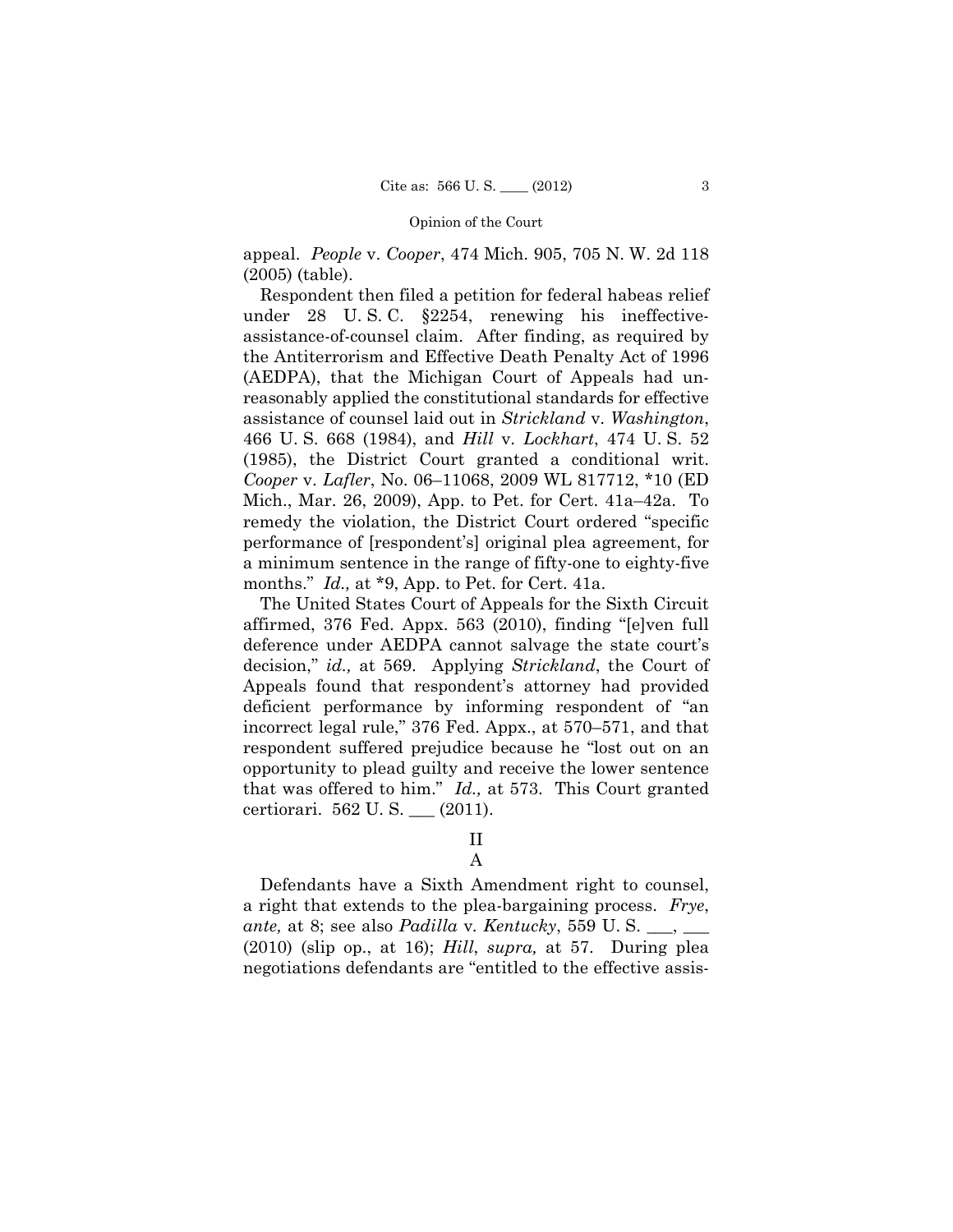## Opinion of the Court

tance of competent counsel." *McMann* v. *Richardson*, 397 U. S. 759, 771 (1970). In *Hill*, the Court held "the twopart *Strickland* v. *Washington* test applies to challenges to guilty pleas based on ineffective assistance of counsel." 474 U. S., at 58. The performance prong of *Strickland*  requires a defendant to show "'that counsel's representation fell below an objective standard of reasonableness.'" 474 U. S., at 57 (quoting *Strickland*, 466 U. S., at 688). In this case all parties agree the performance of respondent's counsel was deficient when he advised respondent to reject the plea offer on the grounds he could not be convicted at trial. In light of this concession, it is unnecessary for this Court to explore the issue.

The question for this Court is how to apply *Strickland*'s prejudice test where ineffective assistance results in a rejection of the plea offer and the defendant is convicted at the ensuing trial.

## B

 To establish *Strickland* prejudice a defendant must "show that there is a reasonable probability that, but for counsel's unprofessional errors, the result of the proceeding would have been different." *Id.,* at 694. In the context of pleas a defendant must show the outcome of the plea process would have been different with competent advice. See *Frye*, *ante,* at 12 (noting that *Strickland*'s inquiry, as applied to advice with respect to plea bargains, turns on "whether 'the result of the proceeding would have been different'" (quoting *Strickland*, *supra*, at 694)); see also *Hill*, 474 U.S., at 59 ("The ... 'prejudice,' requirement ... focuses on whether counsel's constitutionally ineffective performance affected the outcome of the plea process"). In *Hill*, when evaluating the petitioner's claim that ineffective assistance led to the improvident acceptance of a guilty plea, the Court required the petitioner to show "that there is a reasonable probability that, but for counsel's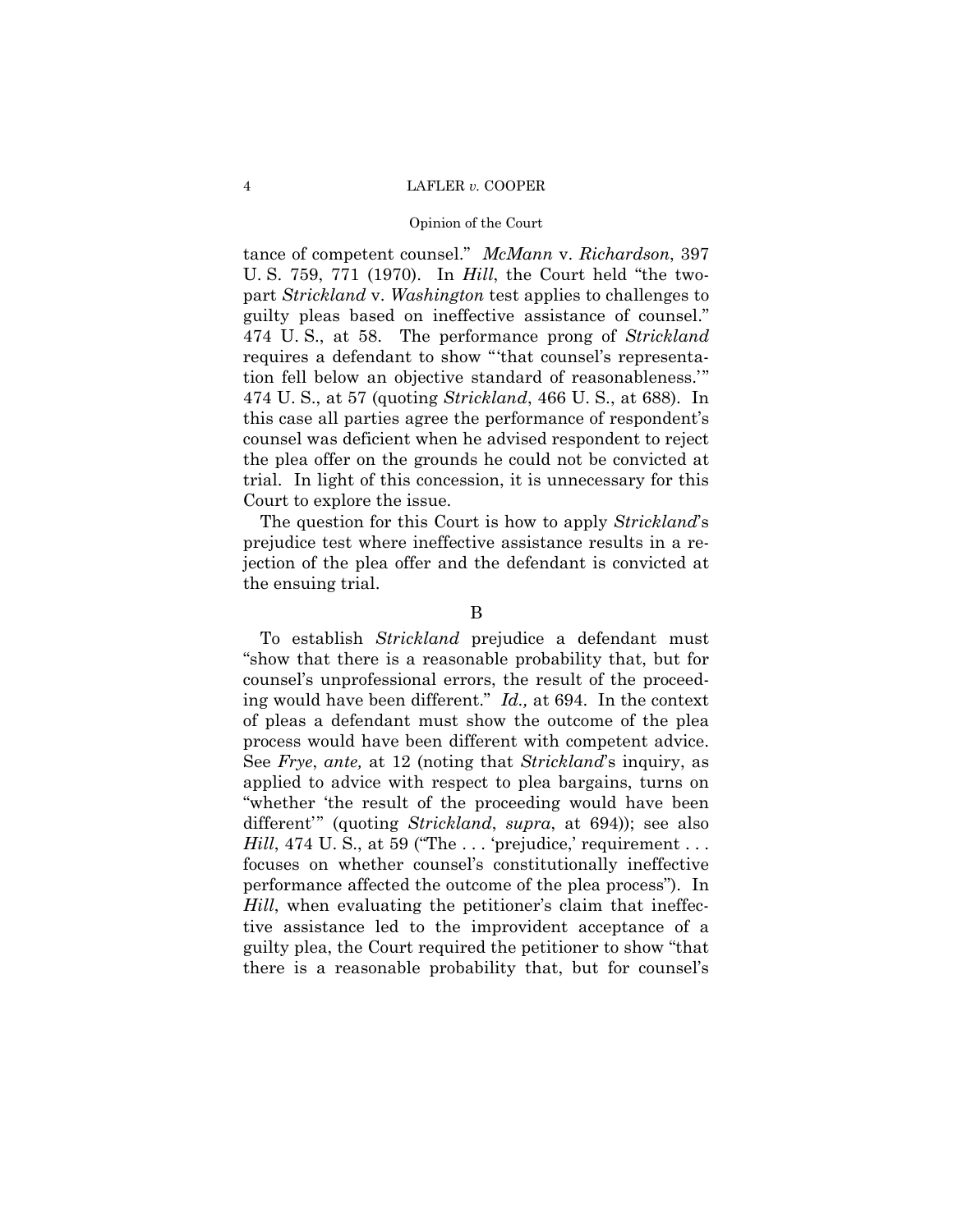errors, [the defendant] would not have pleaded guilty and would have insisted on going to trial." *Ibid*.

In contrast to *Hill*, here the ineffective advice led not to an offer's acceptance but to its rejection. Having to stand trial, not choosing to waive it, is the prejudice alleged. In these circumstances a defendant must show that but for the ineffective advice of counsel there is a reasonable probability that the plea offer would have been presented to the court (*i.e.*, that the defendant would have accepted the plea and the prosecution would not have withdrawn it in light of intervening circumstances), that the court would have accepted its terms, and that the conviction or sentence, or both, under the offer's terms would have been less severe than under the judgment and sentence that in fact were imposed. Here, the Court of Appeals for the Sixth Circuit agreed with that test for *Strickland* prejudice in the context of a rejected plea bargain. This is consistent with the test adopted and applied by other appellate courts without demonstrated difficulties or systemic disruptions. See 376 Fed. Appx., at 571–573; see also, *e.g., United States* v. *Rodriguez Rodriguez*, 929 F. 2d 747, 753, n. 1 (CA1 1991) *(per curiam); United States* v. *Gordon*, 156 F. 3d 376, 380–381 (CA2 1998) *(per curiam); United States* v. *Day*, 969 F. 2d 39, 43–45 (CA3 1992); *Beckham* v. *Wainwright*, 639 F. 2d 262, 267 (CA5 1981); *Julian* v. *Bartley*, 495 F. 3d 487, 498–500 (CA7 2007); *Wanatee* v. *Ault*, 259 F. 3d 700, 703–704 (CA8 2001); *Nunes* v. *Mueller*, 350 F. 3d 1045, 1052–1053 (CA9 2003); *Williams* v. *Jones*, 571 F. 3d 1086, 1094–1095 (CA10 2009) *(per curiam); United States* v. *Gaviria*, 116 F. 3d 1498, 1512–1514 (CADC 1997) *(per curiam)*.

Petitioner and the Solicitor General propose a different, far more narrow, view of the Sixth Amendment. They contend there can be no finding of *Strickland* prejudice arising from plea bargaining if the defendant is later convicted at a fair trial. The three reasons petitioner and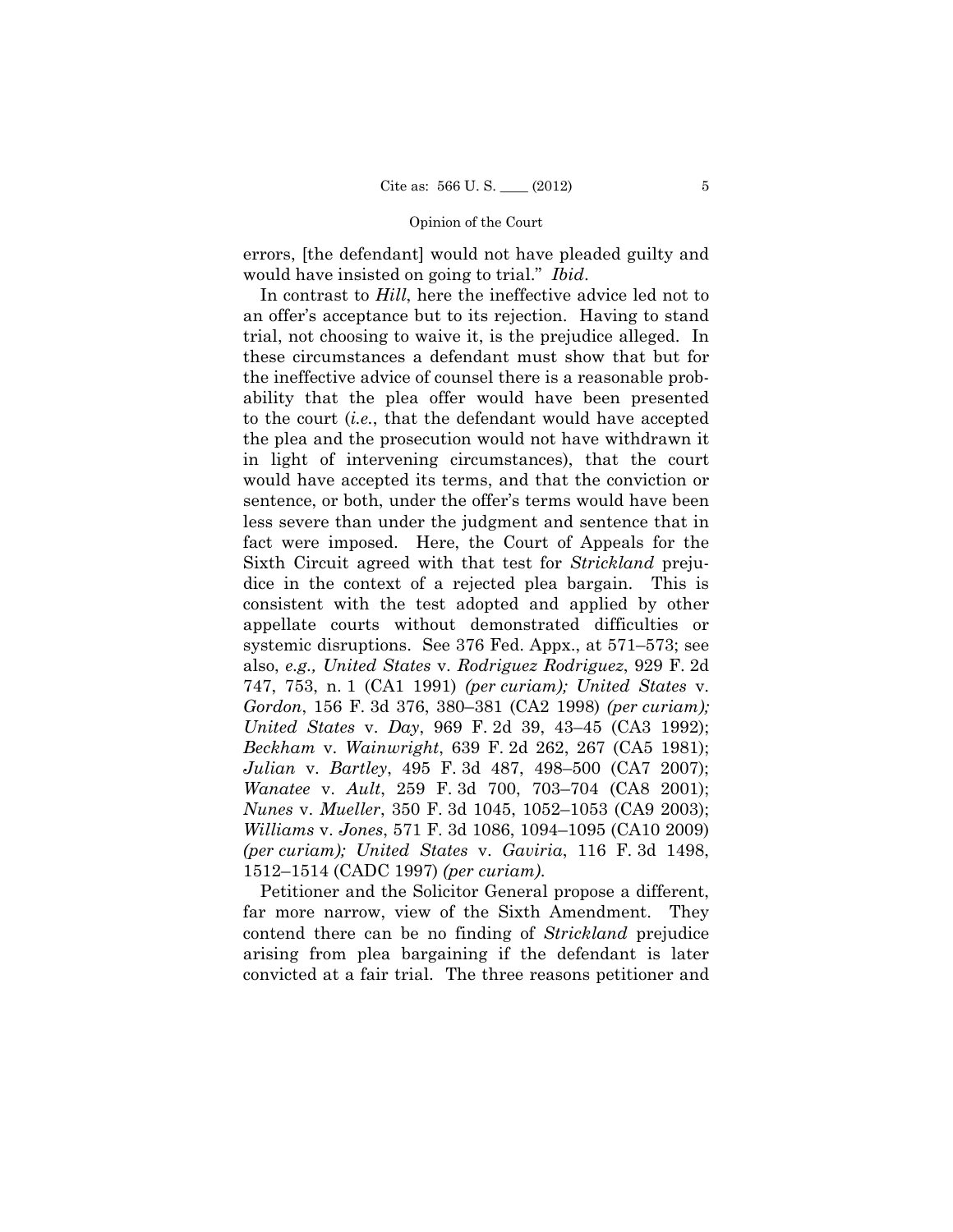#### Opinion of the Court

the Solicitor General offer for their approach are unpersuasive.

First, petitioner and the Solicitor General claim that the sole purpose of the Sixth Amendment is to protect the right to a fair trial. Errors before trial, they argue, are not cognizable under the Sixth Amendment unless they affect the fairness of the trial itself. See Brief for Petitioner 12– 21; Brief for United States as *Amicus Curiae* 10–12. The Sixth Amendment, however, is not so narrow in its reach. Cf. *Frye*, *ante,* at 11 (holding that a defendant can show prejudice under *Strickland* even absent a showing that the deficient performance precluded him from going to trial). The Sixth Amendment requires effective assistance of counsel at critical stages of a criminal proceeding. Its protections are not designed simply to protect the trial, even though "counsel's absence [in these stages] may derogate from the accused's right to a fair trial." *United States* v. *Wade*, 388 U. S. 218, 226 (1967). The constitutional guarantee applies to pretrial critical stages that are part of the whole course of a criminal proceeding, a proceeding in which defendants cannot be presumed to make critical decisions without counsel's advice. This is consistent, too, with the rule that defendants have a right to effective assistance of counsel on appeal, even though that cannot in any way be characterized as part of the trial. See, *e.g., Halbert* v. *Michigan*, 545 U. S. 605 (2005); *Evitts*  v. *Lucey*, 469 U. S. 387 (1985). The precedents also establish that there exists a right to counsel during sentencing in both noncapital, see *Glover* v. *United States*, 531 U. S. 198, 203–204 (2001); *Mempa* v. *Rhay*, 389 U. S. 128 (1967), and capital cases, see *Wiggins* v. *Smith*, 539 U. S. 510, 538 (2003). Even though sentencing does not concern the defendant's guilt or innocence, ineffective assistance of counsel during a sentencing hearing can result in *Strickland* prejudice because "any amount of [additional] jail time has Sixth Amendment significance." *Glover*, *supra*,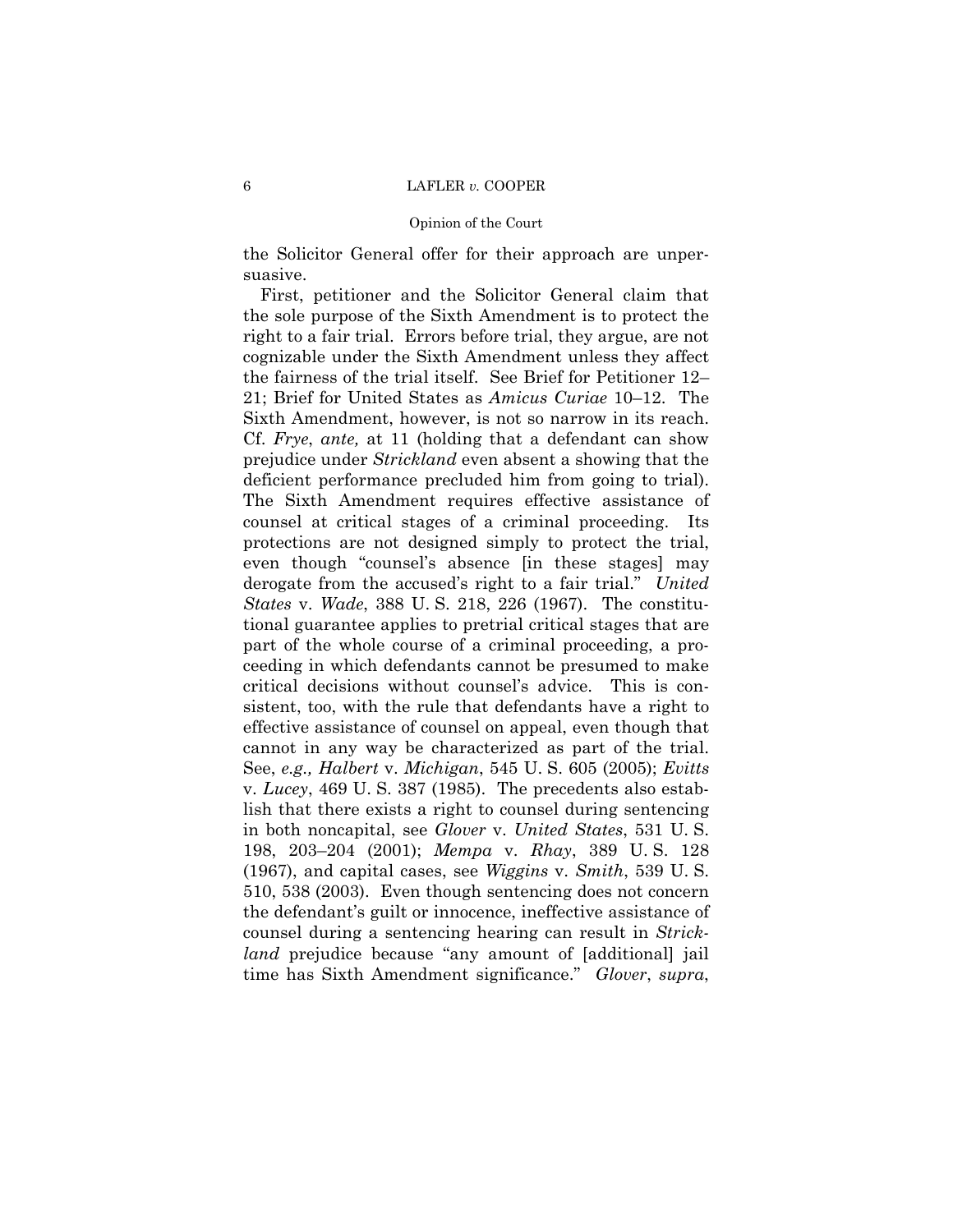at 203.

 grand jury. *Id.,* at 263; see *Ballard* v. *United States*, 329 The Court, moreover, has not followed a rigid rule that an otherwise fair trial remedies errors not occurring at the trial itself. It has inquired instead whether the trial cured the particular error at issue. Thus, in *Vasquez* v. *Hillery*, 474 U. S. 254 (1986), the deliberate exclusion of all African-Americans from a grand jury was prejudicial because a defendant may have been tried on charges that would not have been brought at all by a properly constituted U. S. 187, 195 (1946) (dismissing an indictment returned by a grand jury from which women were excluded); see also *Stirone* v. *United States*, 361 U. S. 212, 218–219 (1960) (reversing a defendant's conviction because the jury may have based its verdict on acts not charged in the indictment). By contrast, in *United States* v. *Mechanik*, 475 U. S. 66 (1986), the complained-of error was a violation of a grand jury rule meant to ensure probable cause existed to believe a defendant was guilty. A subsequent trial, resulting in a verdict of guilt, cured this error. See *id.,* at 72–73.

In the instant case respondent went to trial rather than accept a plea deal, and it is conceded this was the result of ineffective assistance during the plea negotiation process. Respondent received a more severe sentence at trial, one 3½ times more severe than he likely would have received by pleading guilty. Far from curing the error, the trial caused the injury from the error. Even if the trial itself is free from constitutional flaw, the defendant who goes to trial instead of taking a more favorable plea may be prejudiced from either a conviction on more serious counts or the imposition of a more severe sentence.

Second, petitioner claims this Court refined *Strickland*'s prejudice analysis in *Fretwell* to add an additional requirement that the defendant show that ineffective assistance of counsel led to his being denied a substantive or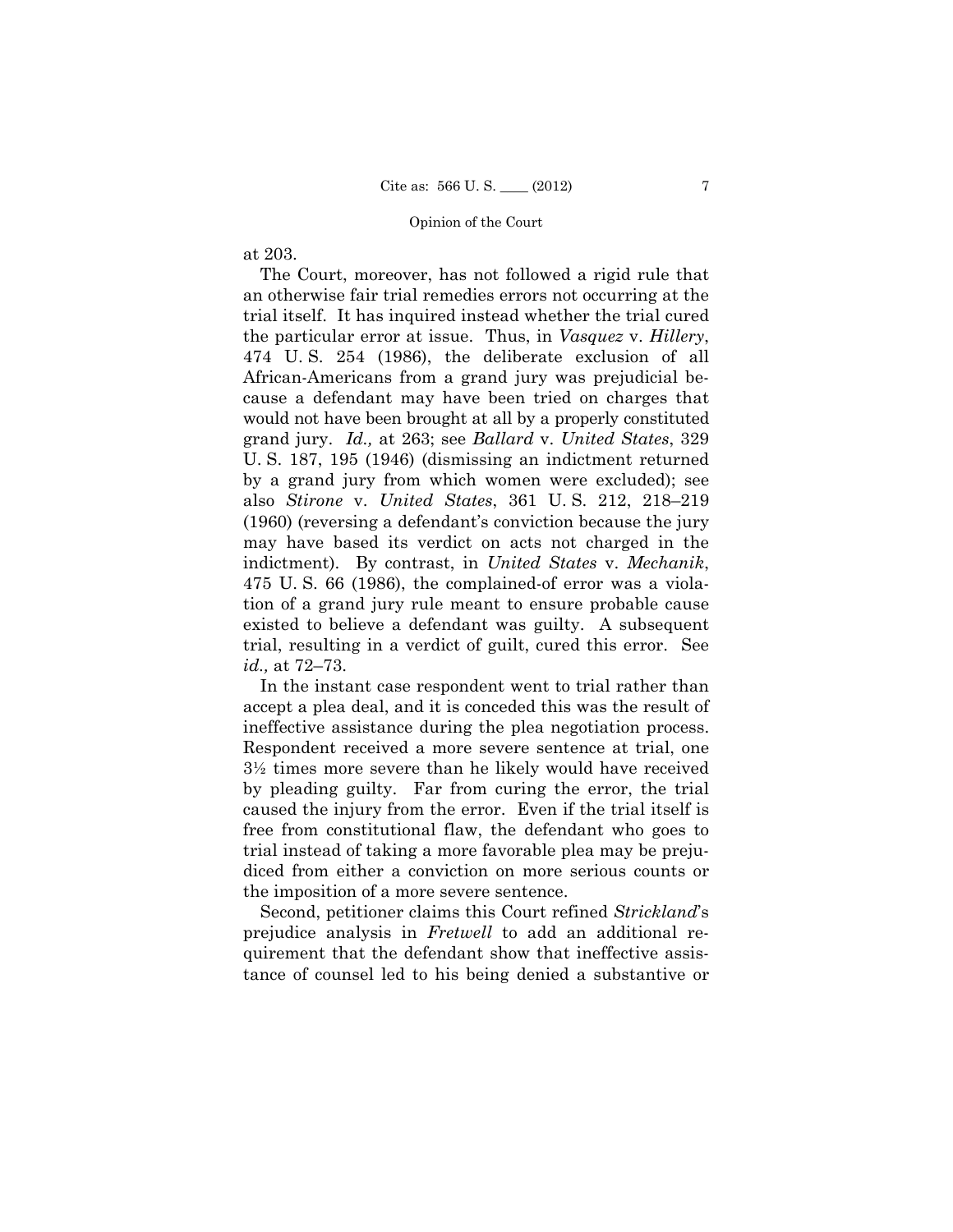#### Opinion of the Court

procedural right. Brief for Petitioner 12–13. The Court has rejected the argument that *Fretwell* modified *Strickland* before and does so again now. See *Williams* v. *Taylor*, 529 U. S. 362, 391 (2000) ("The Virginia Supreme Court erred in holding that our decision in *Lockhart* v. *Fretwell*, 506 U. S. 364 (1993), modified or in some way supplanted the rule set down in *Strickland*"); see also *Glover*, *supra*, at 203 ("The Court explained last Term [in *Williams*] that our holding in *Lockhart* does not supplant the *Strickland* analysis").

Fretwell could not show *Strickland* prejudice resulting from his attorney's failure to object to the use of a sentencing factor the Eighth Circuit had erroneously (and temporarily) found to be impermissible. *Fretwell*, 506 U. S., at 373. Because the objection upon which his ineffectiveassistance-of-counsel claim was premised was meritless, Fretwell could not demonstrate an error entitling him to relief. The case presented the "unusual circumstance where the defendant attempts to demonstrate prejudice based on considerations that, as a matter of law, ought not inform the inquiry." *Ibid.* (O'Connor, J., concurring). See also *ibid.* (recognizing "[t]he determinative question whether there is a reasonable probability that, but for counsel's unprofessional errors, the result of the proceeding would have been different—remains unchanged" (internal quotation marks and citation omitted)). It is for this same reason a defendant cannot show prejudice based on counsel's refusal to present perjured testimony, even if such testimony might have affected the outcome of the case. See *Nix* v. *Whiteside*, 475 U. S. 157, 175 (1986) (holding first that counsel's refusal to present perjured testimony breached no professional duty and second that it cannot establish prejudice under *Strickland*).

Both *Fretwell* and *Nix* are instructive in that they demonstrate "there are also situations in which it would be unjust to characterize the likelihood of a different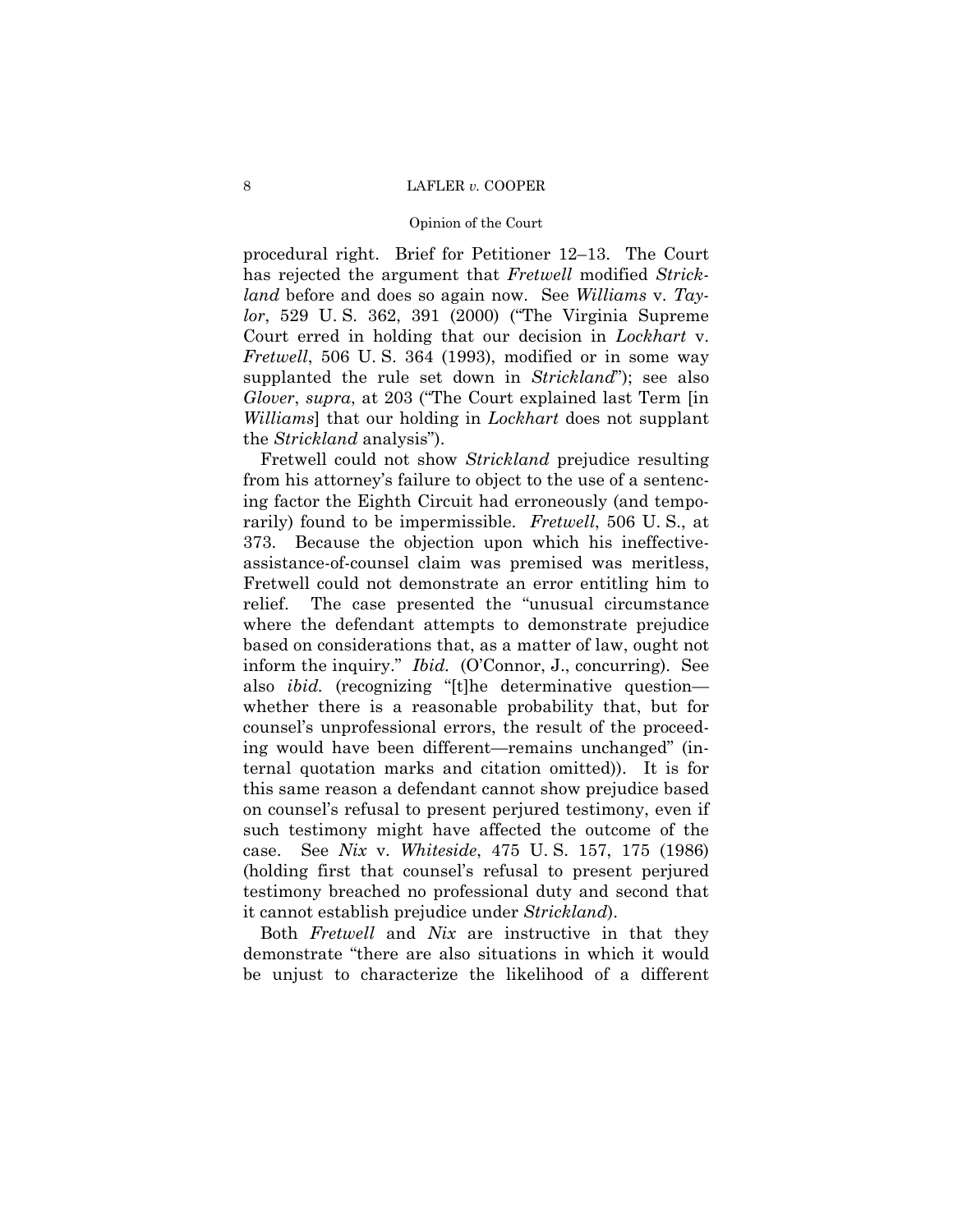is imposed in only a few percent of cases. It is like the outcome as legitimate 'prejudice,'" *Williams*, *supra*, at 391–392, because defendants would receive a windfall as a result of the application of an incorrect legal principle or a defense strategy outside the law. Here, however, the injured client seeks relief from counsel's failure to meet a valid legal standard, not from counsel's refusal to violate it. He maintains that, absent ineffective counsel, he would have accepted a plea offer for a sentence the prosecution evidently deemed consistent with the sound administration of criminal justice. The favorable sentence that eluded the defendant in the criminal proceeding appears to be the sentence he or others in his position would have received in the ordinary course, absent the failings of counsel. See Bibas, Regulating the Plea-Bargaining Market: From Caveat Emptor to Consumer Protection, 99 Cal. L. Rev. 1117, 1138 (2011) ("The expected post-trial sentence sticker price for cars: only an ignorant, ill-advised consumer would view full price as the norm and anything less a bargain"); see also *Frye*, *ante,* at 7–8. If a plea bargain has been offered, a defendant has the right to effective assistance of counsel in considering whether to accept it. If that right is denied, prejudice can be shown if loss of the plea opportunity led to a trial resulting in a conviction on more serious charges or the imposition of a more severe sentence.

It is, of course, true that defendants have "no right to be offered a plea . . . nor a federal right that the judge accept it." *Frye*, *ante,* at 12. In the circumstances here, that is beside the point. If no plea offer is made, or a plea deal is accepted by the defendant but rejected by the judge, the issue raised here simply does not arise. Much the same reasoning guides cases that find criminal defendants have a right to effective assistance of counsel in direct appeals even though the Constitution does not require States to provide a system of appellate review at all. See *Evitts*, 469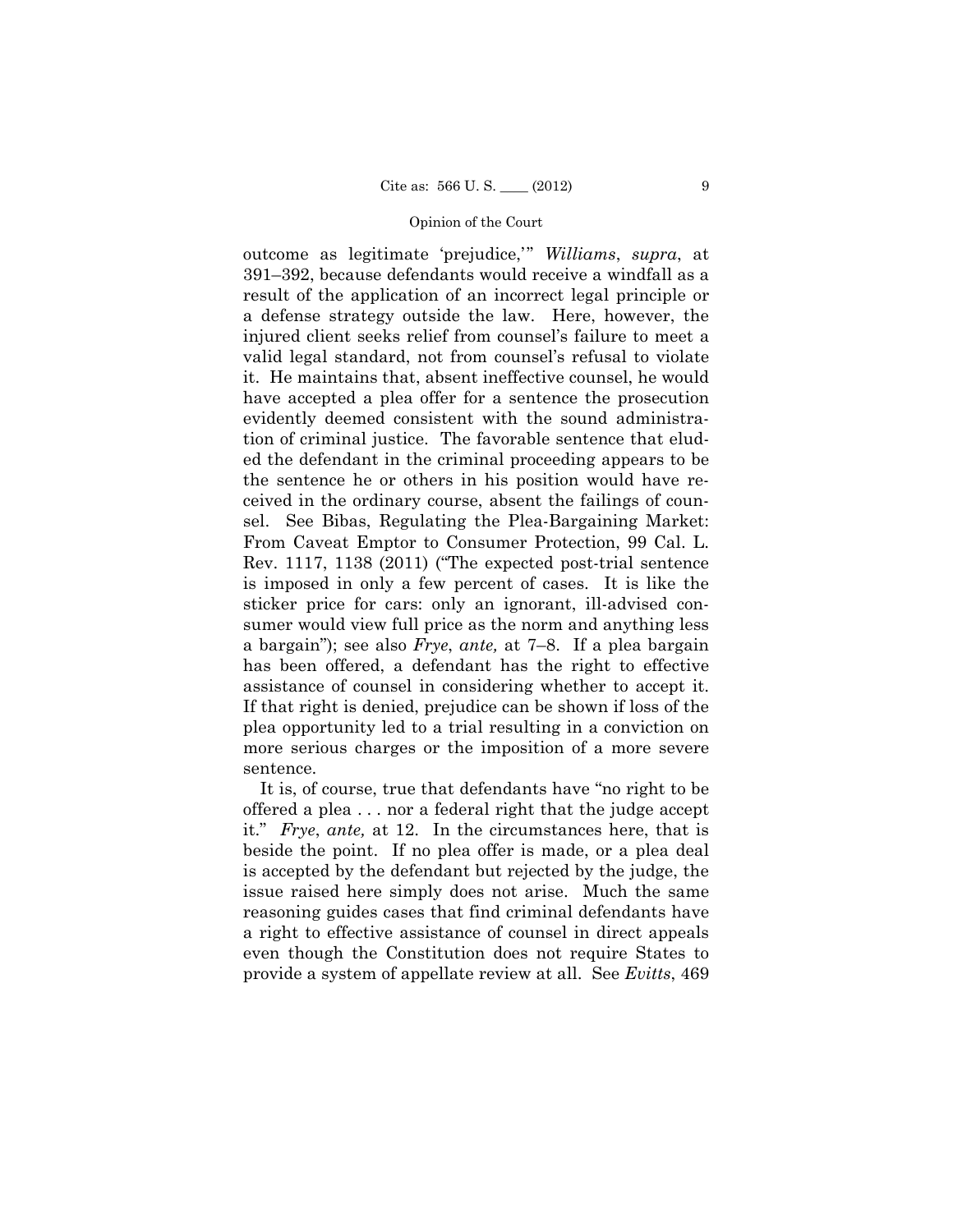#### Opinion of the Court

U. S. 387; see also *Douglas* v. *California*, 372 U. S. 353 (1963). As in those cases, "[w]hen a State opts to act in a field where its action has significant discretionary elements, it must nonetheless act in accord with the dictates of the Constitution." *Evitts*, *supra*, at 401.

Third, petitioner seeks to preserve the conviction obtained by the State by arguing that the purpose of the Sixth Amendment is to ensure "the reliability of [a] conviction following trial." Brief for Petitioner 13. This argument, too, fails to comprehend the full scope of the Sixth Amendment's protections; and it is refuted by precedent. *Strickland* recognized "[t]he benchmark for judging any claim of ineffectiveness must be whether counsel's conduct so undermined the proper functioning of the adversarial process that the trial cannot be relied on as having produced a just result." 466 U. S., at 686. The goal of a just result is not divorced from the reliability of a conviction, see *United States* v. *Cronic*, 466 U. S. 648, 658 (1984); but here the question is not the fairness or reliability of the trial but the fairness and regularity of the processes that preceded it, which caused the defendant to lose benefits he would have received in the ordinary course but for counsel's ineffective assistance.

 during trial could be grounds for federal habeas relief. There are instances, furthermore, where a reliable trial does not foreclose relief when counsel has failed to assert rights that may have altered the outcome. In *Kimmelman*  v. *Morrison*, 477 U. S. 365 (1986), the Court held that an attorney's failure to timely move to suppress evidence The Court rejected the suggestion that the "failure to make a timely request for the exclusion of illegally seized evidence" could not be the basis for a Sixth Amendment violation because the evidence "is 'typically reliable and often the most probative information bearing on the guilt or innocence of the defendant.'" *Id.*, at 379 (quoting *Stone*  v. *Powell*, 428 U. S. 465, 490 (1976)). "The constitutional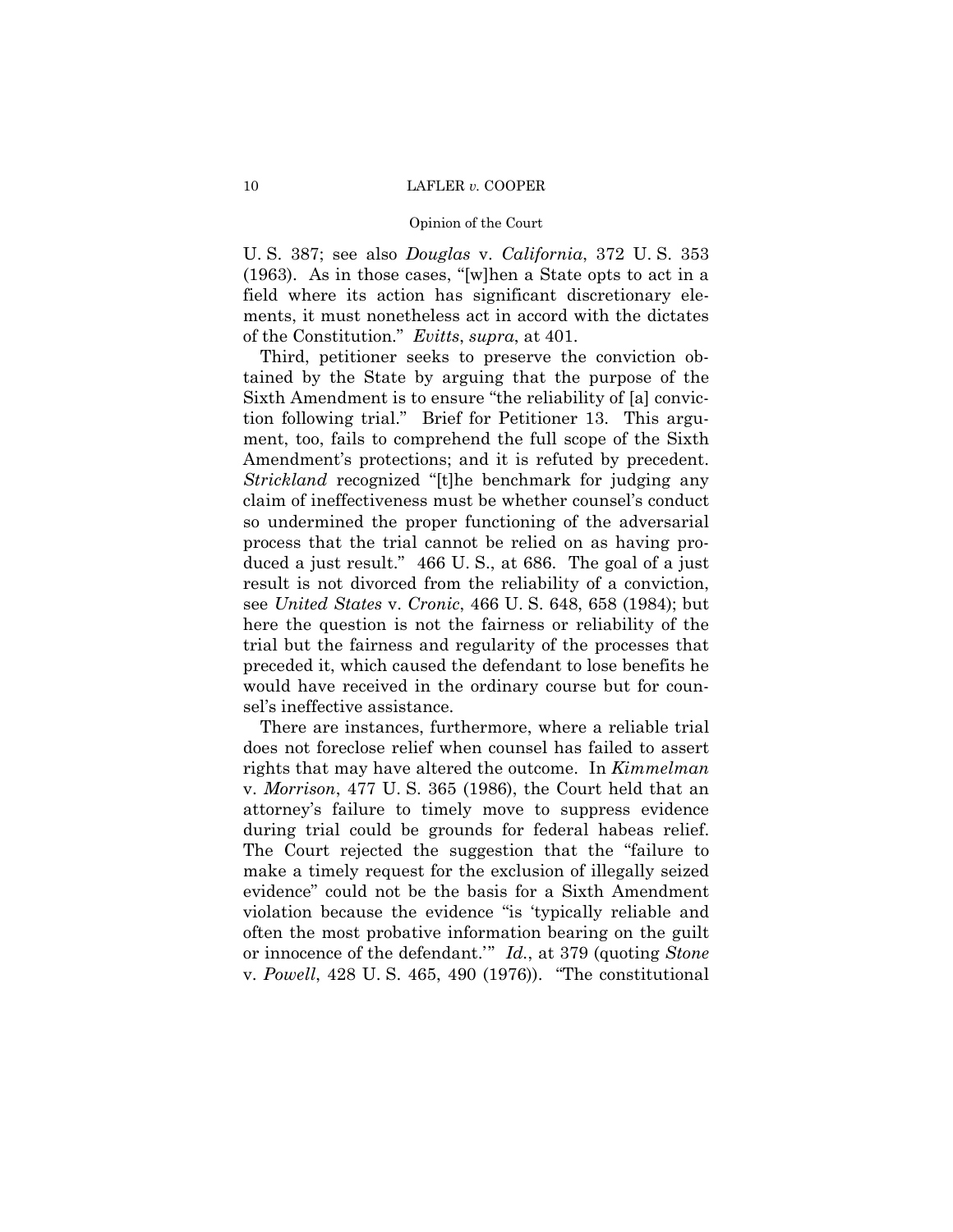rights of criminal defendants," the Court observed, "are granted to the innocent and the guilty alike. Consequently, we decline to hold either that the guarantee of effective assistance of counsel belongs solely to the innocent or that it attaches only to matters affecting the determination of actual guilt." 477 U. S.*,* at 380. The same logic applies here. The fact that respondent is guilty does not mean he was not entitled by the Sixth Amendment to effective assistance or that he suffered no prejudice from his attorney's deficient performance during plea bargaining.

In the end, petitioner's three arguments amount to one general contention: A fair trial wipes clean any deficient performance by defense counsel during plea bargaining. That position ignores the reality that criminal justice today is for the most part a system of pleas, not a system of trials. Ninety-seven percent of federal convictions and ninety-four percent of state convictions are the result of guilty pleas. See *Frye*, *ante,* at 7. As explained in *Frye*, the right to adequate assistance of counsel cannot be defined or enforced without taking account of the central role plea bargaining plays in securing convictions and determining sentences. *Ibid.* ("[I]t is insufficient simply to point to the guarantee of a fair trial as a backstop that inoculates any errors in the pretrial process").

 $\mathcal{C}$ 

Even if a defendant shows ineffective assistance of counsel has caused the rejection of a plea leading to a trial and a more severe sentence, there is the question of what constitutes an appropriate remedy. That question must now be addressed.

Sixth Amendment remedies should be "tailored to the injury suffered from the constitutional violation and should not unnecessarily infringe on competing interests." *United States* v. *Morrison*, 449 U. S. 361, 364 (1981). Thus, a remedy must "neutralize the taint" of a constitu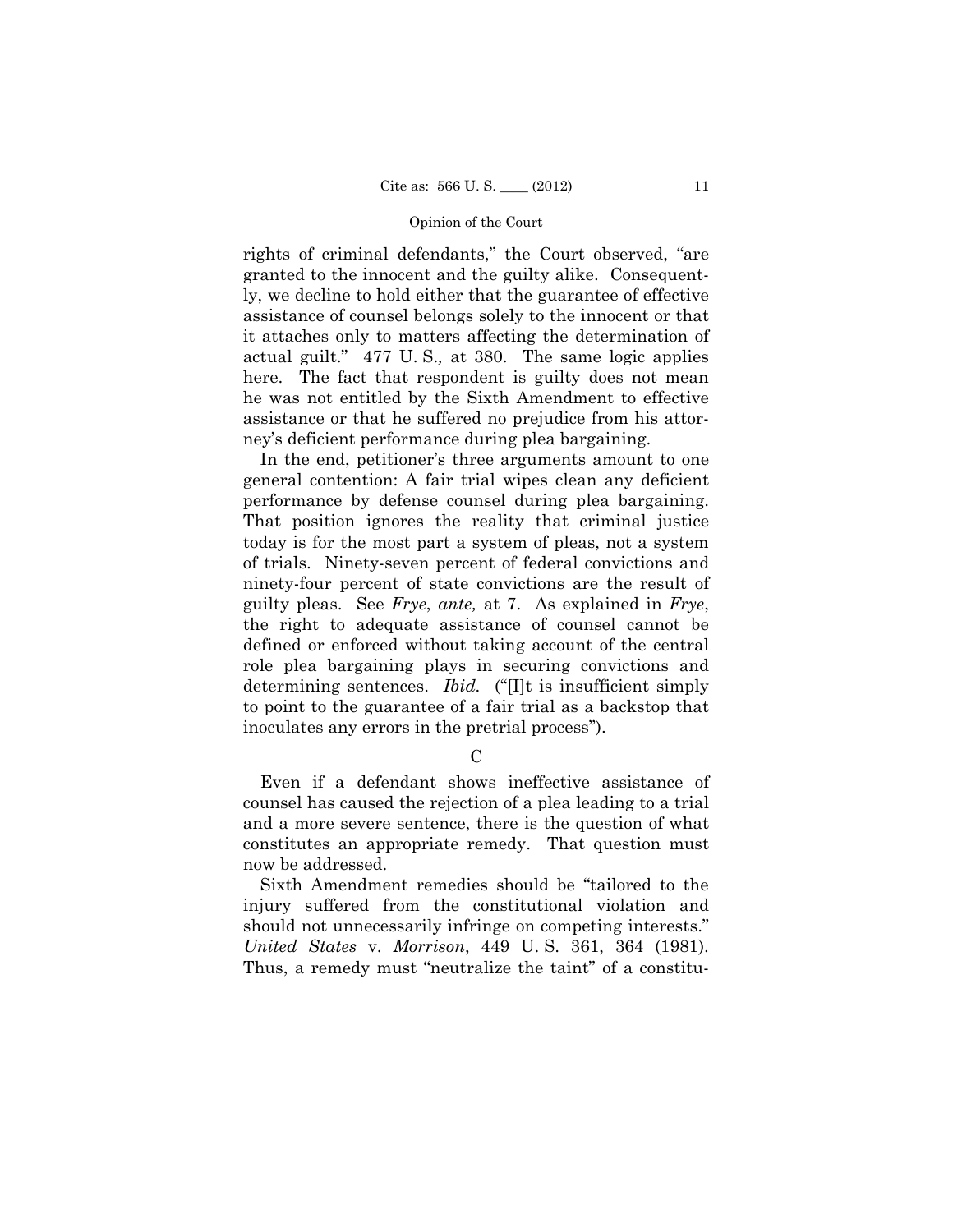#### Opinion of the Court

tional violation, *id.,* at 365, while at the same time not grant a windfall to the defendant or needlessly squander the considerable resources the State properly invested in the criminal prosecution. See *Mechanik*, 475 U. S., at 72 ("The reversal of a conviction entails substantial social costs: it forces jurors, witnesses, courts, the prosecution, and the defendants to expend further time, energy, and other resources to repeat a trial that has already once taken place; victims may be asked to relive their disturbing experiences").

The specific injury suffered by defendants who decline a plea offer as a result of ineffective assistance of counsel and then receive a greater sentence as a result of trial can come in at least one of two forms. In some cases, the sole advantage a defendant would have received under the plea is a lesser sentence. This is typically the case when the charges that would have been admitted as part of the plea bargain are the same as the charges the defendant was convicted of after trial. In this situation the court may conduct an evidentiary hearing to determine whether the defendant has shown a reasonable probability that but for counsel's errors he would have accepted the plea. If the showing is made, the court may exercise discretion in determining whether the defendant should receive the term of imprisonment the government offered in the plea, the sentence he received at trial, or something in between.

In some situations it may be that resentencing alone will not be full redress for the constitutional injury. If, for example, an offer was for a guilty plea to a count or counts less serious than the ones for which a defendant was convicted after trial, or if a mandatory sentence confines a judge's sentencing discretion after trial, a resentencing based on the conviction at trial may not suffice. See, *e.g., Williams*, 571 F. 3d, at 1088; *Riggs* v. *Fairman*, 399 F. 3d 1179, 1181 (CA9 2005). In these circumstances, the proper exercise of discretion to remedy the constitutional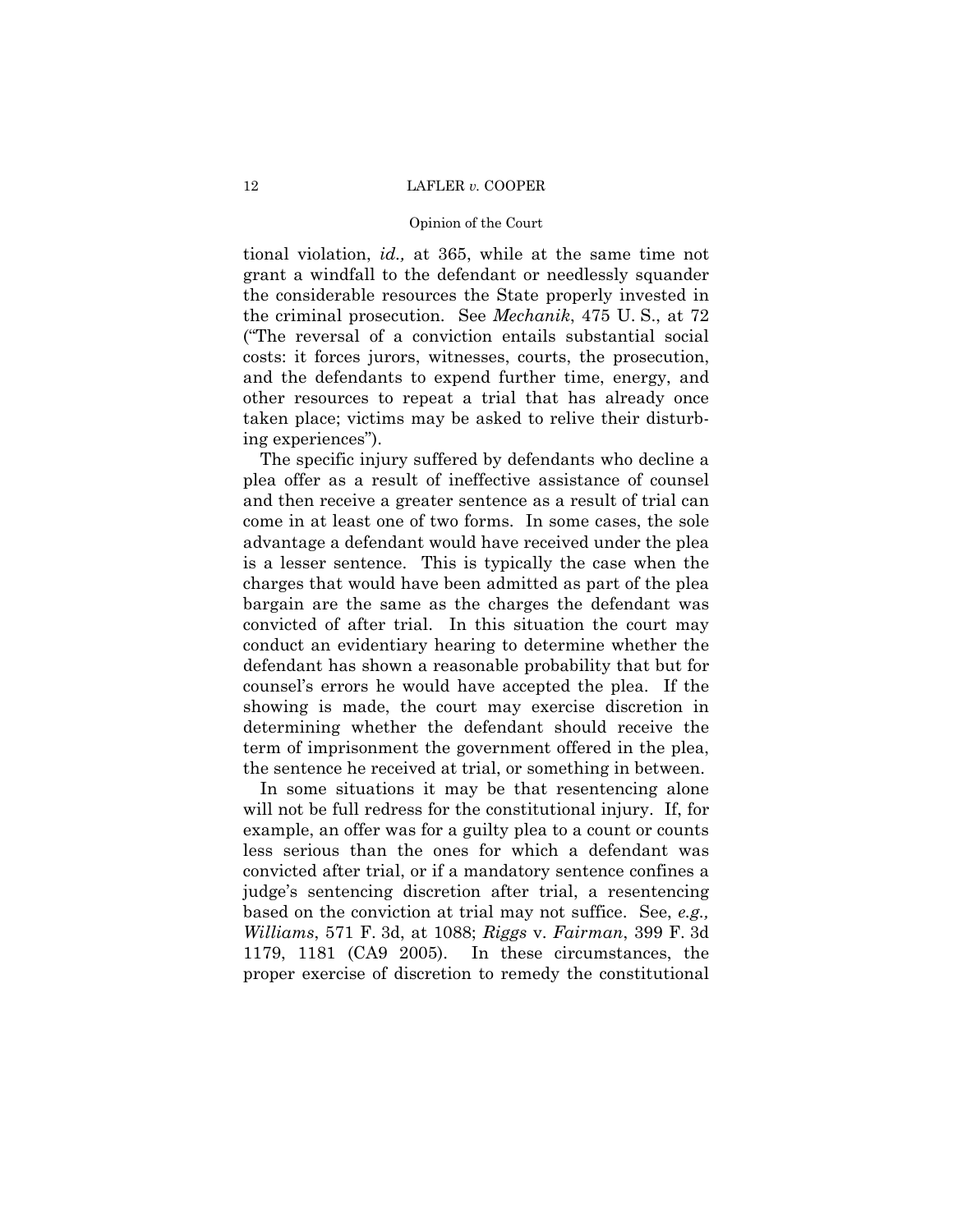injury may be to require the prosecution to reoffer the plea proposal. Once this has occurred, the judge can then exercise discretion in deciding whether to vacate the conviction from trial and accept the plea or leave the conviction undisturbed.

In implementing a remedy in both of these situations, the trial court must weigh various factors; and the boundaries of proper discretion need not be defined here. Principles elaborated over time in decisions of state and federal courts, and in statutes and rules, will serve to give more complete guidance as to the factors that should bear upon the exercise of the judge's discretion. At this point, however, it suffices to note two considerations that are of relevance.

First, a court may take account of a defendant's earlier expressed willingness, or unwillingness, to accept responsibility for his or her actions. Second, it is not necessary here to decide as a constitutional rule that a judge is required to prescind (that is to say disregard) any information concerning the crime that was discovered after the plea offer was made. The time continuum makes it difficult to restore the defendant and the prosecution to the precise positions they occupied prior to the rejection of the plea offer, but that baseline can be consulted in finding a remedy that does not require the prosecution to incur the expense of conducting a new trial.

Petitioner argues that implementing a remedy here will open the floodgates to litigation by defendants seeking to unsettle their convictions. See Brief for Petitioner 20. Petitioner's concern is misplaced. Courts have recognized claims of this sort for over 30 years, see *supra*, at 5, and yet there is no indication that the system is overwhelmed by these types of suits or that defendants are receiving windfalls as a result of strategically timed *Strickland*  claims. See also *Padilla*, 559 U.S., at  $\_\_\$  (slip op., at 14) ("We confronted a similar 'floodgates' concern in *Hill*," but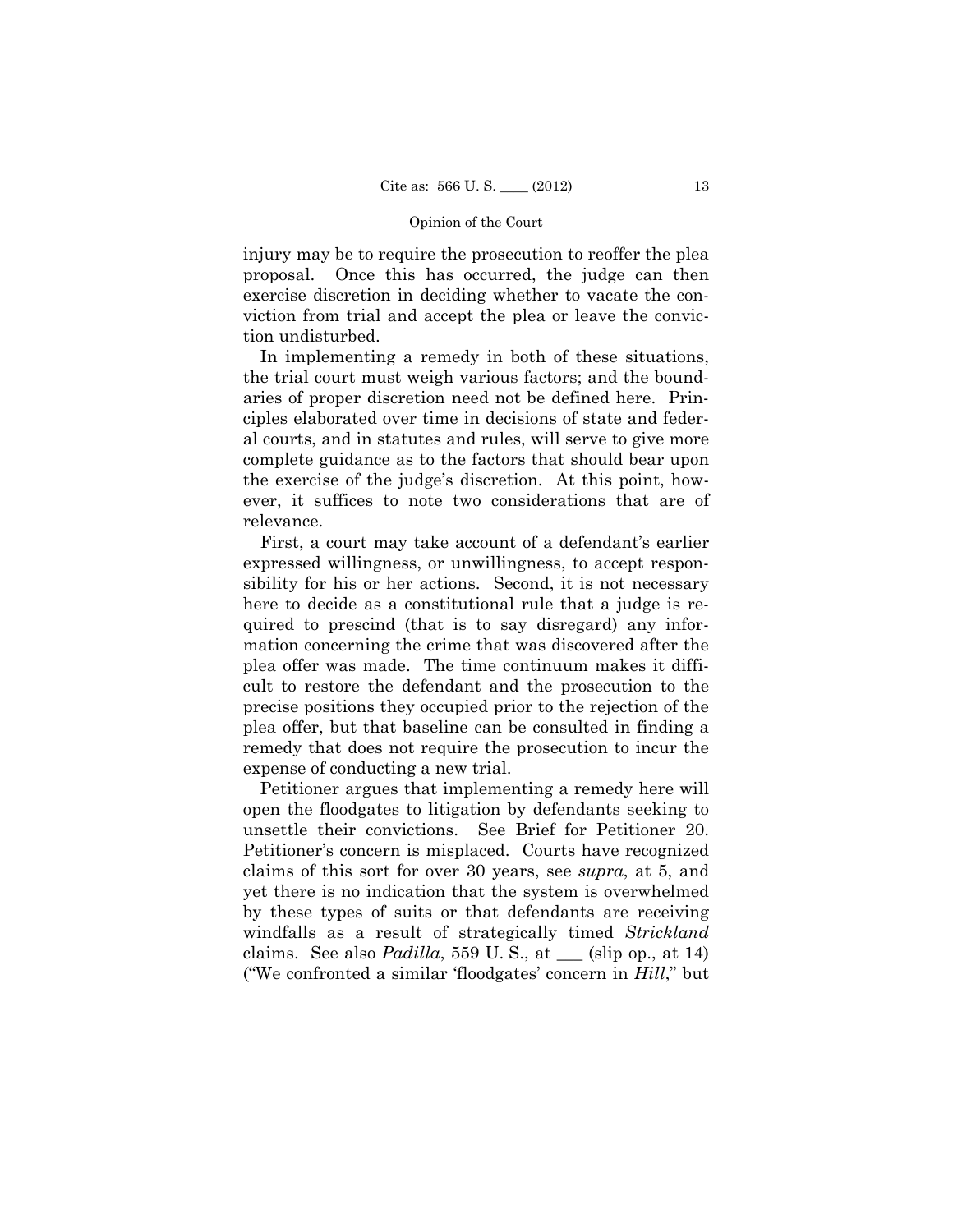#### Opinion of the Court

a "flood did not follow in that decision's wake"). In addition, the "prosecution and the trial courts may adopt some measures to help ensure against late, frivolous, or fabricated claims after a later, less advantageous plea offer has been accepted or after a trial leading to conviction." *Frye*, *ante,* at 10. See also *ibid.* (listing procedures currently used by various States). This, too, will help ensure against meritless claims.

## III

The standards for ineffective assistance of counsel when a defendant rejects a plea offer and goes to trial must now be applied to this case. Respondent brings a federal collateral challenge to a state-court conviction. Under AEDPA, a federal court may not grant a petition for a writ of habeas corpus unless the state court's adjudication on the merits was "contrary to, or involved an unreasonable application of, clearly established Federal law, as determined by the Supreme Court of the United States." 28 U. S. C. §2254(d)(1). A decision is contrary to clearly established law if the state court "applies a rule that contradicts the governing law set forth in [Supreme Court] cases." *Williams* v. *Taylor*, 529 U. S. 362, 405 (2000) (opinion for the Court by O'Connor, J.). The Court of Appeals for the Sixth Circuit could not determine whether the Michigan Court of Appeals addressed respondent's ineffective-assistance-of-counsel claim or, if it did, "what the court decided, or even whether the correct legal rule was identified." 376 Fed. Appx., at 568–569.

 present a bar to granting respondent relief. That is be-The state court's decision may not be quite so opaque as the Court of Appeals for the Sixth Circuit thought, yet the federal court was correct to note that AEDPA does not cause the Michigan Court of Appeals identified respondent's ineffective-assistance-of-counsel claim but failed to apply *Strickland* to assess it. Rather than applying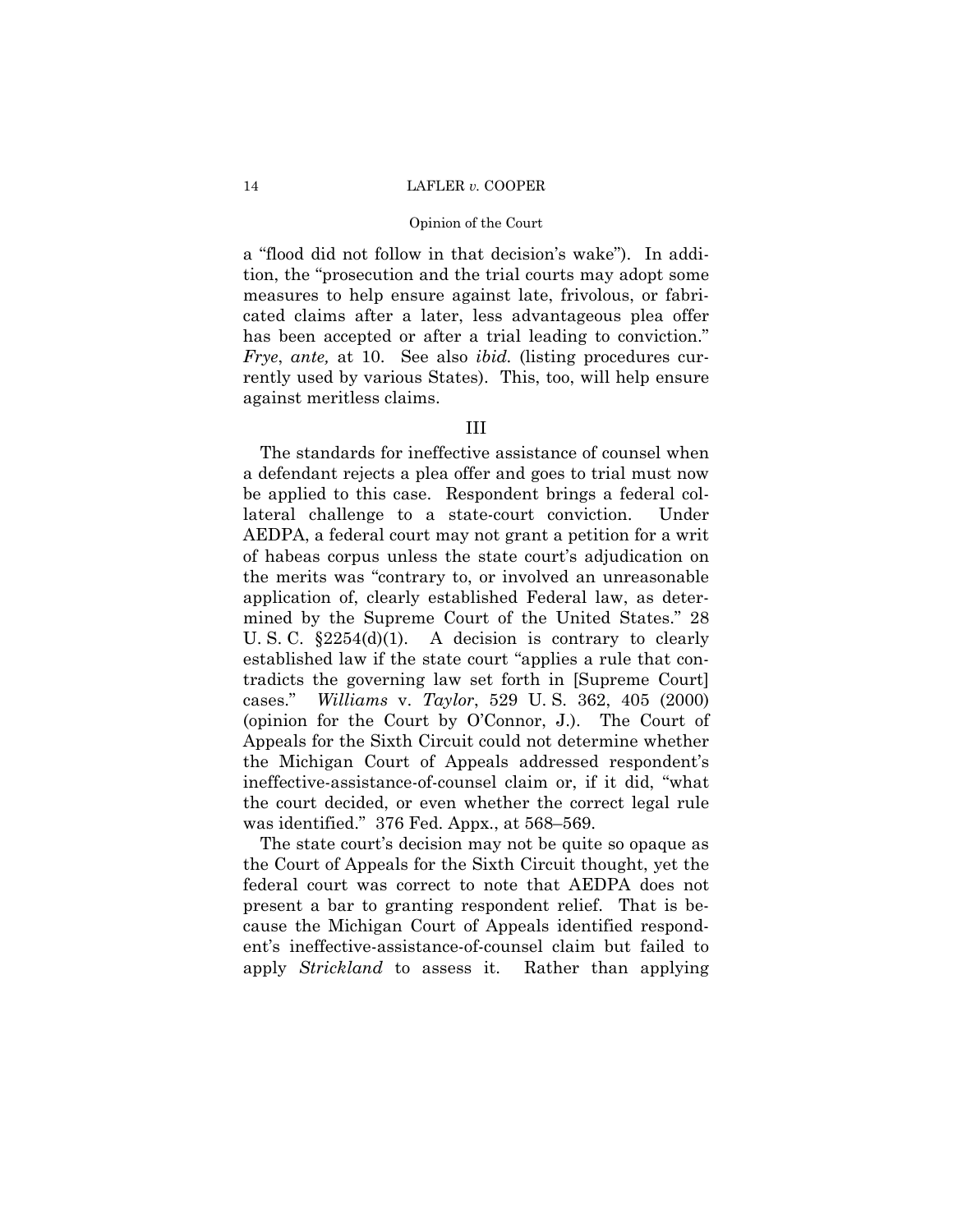*Strickland*, the state court simply found that respondent's rejection of the plea was knowing and voluntary. *Cooper*, 2005 WL 599740, \*1, App. to Pet. for Cert. 45a. An inquiry into whether the rejection of a plea is knowing and voluntary, however, is not the correct means by which to address a claim of ineffective assistance of counsel. See *Hill*, 474 U. S., at 370 (applying *Strickland* to assess a claim of ineffective assistance of counsel arising out of the plea negotiation process). After stating the incorrect standard, moreover, the state court then made an irrelevant observation about counsel's performance at trial and mischaracterized respondent's claim as a complaint that his attorney did not obtain a more favorable plea bargain. By failing to apply *Strickland* to assess the ineffectiveassistance-of-counsel claim respondent raised, the state court's adjudication was contrary to clearly established federal law. And in that circumstance the federal courts in this habeas action can determine the principles necessary to grant relief. See *Panetti* v. *Quarterman*, 551 U. S. 930, 948 (2007).

 Respondent has satisfied *Strickland*'s two-part test. Regarding performance, perhaps it could be accepted that it is unclear whether respondent's counsel believed respondent could not be convicted for assault with intent to murder as a matter of law because the shots hit Mundy below the waist, or whether he simply thought this would be a persuasive argument to make to the jury to show lack of specific intent. And, as the Court of Appeals for the Sixth Circuit suggested, an erroneous strategic prediction about the outcome of a trial is not necessarily deficient performance. Here, however, the fact of deficient performance has been conceded by all parties. The case comes to us on that assumption, so there is no need to address this question.

As to prejudice, respondent has shown that but for counsel's deficient performance there is a reasonable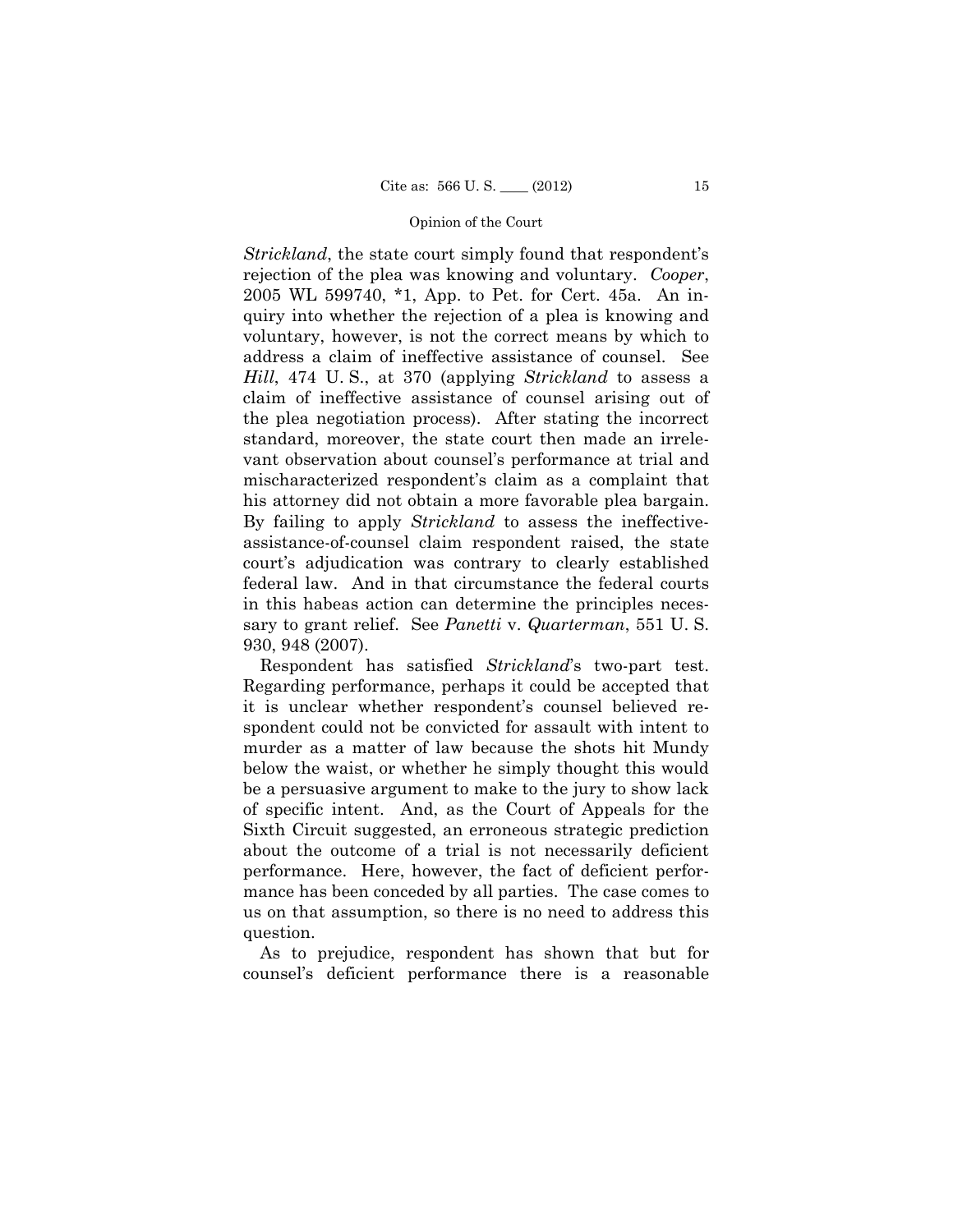#### Opinion of the Court

probability he and the trial court would have accepted the guilty plea. See 376 Fed. Appx., at 571–572. In addition, as a result of not accepting the plea and being convicted at trial, respondent received a minimum sentence 3½ times greater than he would have received under the plea. The standard for ineffective assistance under *Strickland* has thus been satisfied.

As a remedy, the District Court ordered specific performance of the original plea agreement. The correct remedy in these circumstances, however, is to order the State to reoffer the plea agreement. Presuming respondent accepts the offer, the state trial court can then exercise its discretion in determining whether to vacate the convictions and resentence respondent pursuant to the plea agreement, to vacate only some of the convictions and resentence respondent accordingly, or to leave the convictions and sentence from trial undisturbed. See Mich. Ct. Rule  $6.302(C)(3)$  (2011) ("If there is a plea agreement and its terms provide for the defendant's plea to be made in exchange for a specific sentence disposition or a prosecutorial sentence recommendation, the court may . . . reject the agreement"). Today's decision leaves open to the trial court how best to exercise that discretion in all the circumstances of the case.

The judgment of the Court of Appeals for the Sixth Circuit is vacated, and the case is remanded for further proceedings consistent with this opinion.

*It is so ordered.*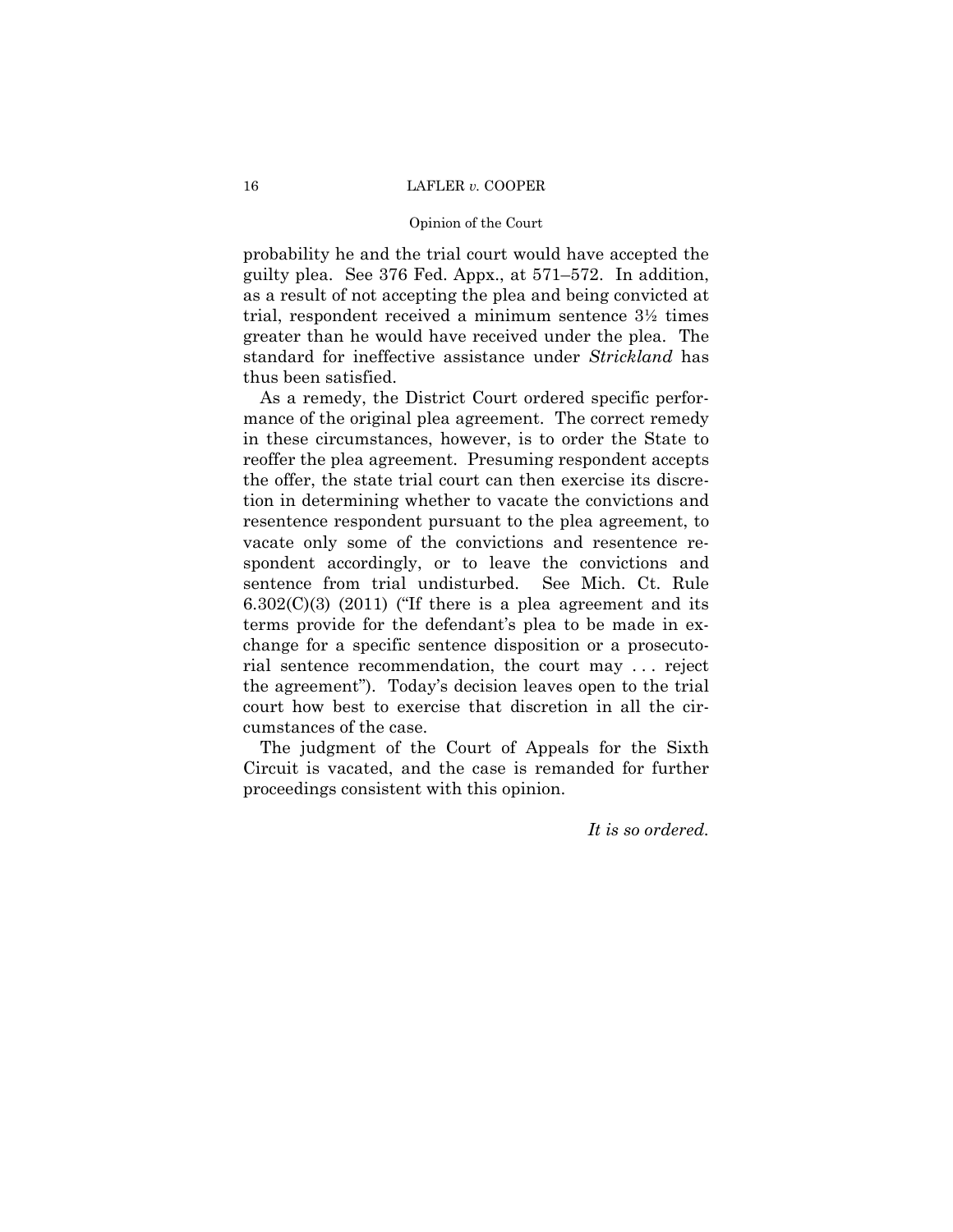## $\frac{1}{2}$  ,  $\frac{1}{2}$  ,  $\frac{1}{2}$  ,  $\frac{1}{2}$  ,  $\frac{1}{2}$  ,  $\frac{1}{2}$  ,  $\frac{1}{2}$ **SUPREME COURT OF THE UNITED STATES**

### $\frac{1}{2}$  ,  $\frac{1}{2}$  ,  $\frac{1}{2}$  ,  $\frac{1}{2}$  ,  $\frac{1}{2}$  ,  $\frac{1}{2}$ No. 10–209

## BLAINE LAFLER, PETITIONER *v.* ANTHONY COOPER

## ON WRIT OF CERTIORARI TO THE UNITED STATES COURT OF APPEALS FOR THE SIXTH CIRCUIT

[March 21, 2012]

JUSTICE SCALIA, with whom JUSTICE THOMAS joins, and with whom THE CHIEF JUSTICE joins as to all but Part IV, dissenting.

 *charges or the imposition of a more severe sentence." Ante*, at 9. *"If a plea bargain has been offered, a defendant has the right to effective assistance of counsel in considering whether to accept it. If that right is denied, prejudice can be shown if loss of the plea opportunity led to a trial resulting in a conviction on more serious* 

 *counsel in those respects* . . . .*" Missouri* v. *Frye*, *ante, "The inquiry then becomes how to define the duty and responsibilities of defense counsel in the plea bargain process. This is a difficult question*. . . . *Bargaining is, by its nature, defined to a substantial degree by personal style*. . . . *This case presents neither the necessity nor the occasion to define the duties of defense*  at 8.

With those words from this and the companion case, the Court today opens a whole new field of constitutionalized criminal procedure: plea-bargaining law. The ordinary criminal process has become too long, too expensive, and unpredictable, in no small part as a consequence of an intricate federal Code of Criminal Procedure imposed on the States by this Court in pursuit of perfect justice. See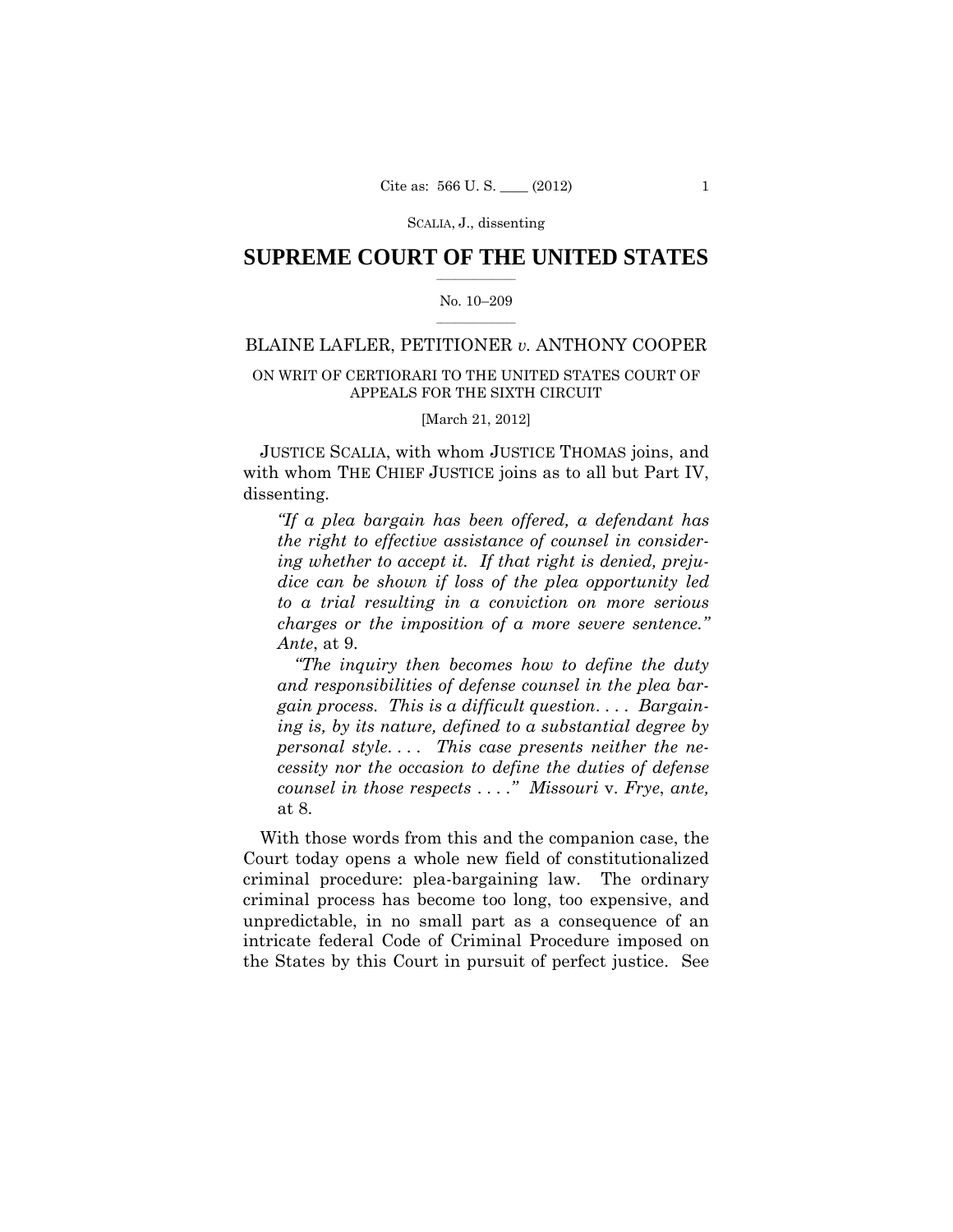#### SCALIA, J., dissenting

 time to consider and accept it? Or to make no plea offer at Friendly, The Bill of Rights as a Code of Criminal Procedure, 53 Cal. L. Rev. 929 (1965). The Court now moves to bring perfection to the alternative in which prosecutors and defendants have sought relief. Today's opinions deal with only two aspects of counsel's plea-bargaining inadequacy, and leave other aspects (who knows what they might be?) to be worked out in further constitutional litigation that will burden the criminal process. And it would be foolish to think that "constitutional" rules governing *counsel'*s behavior will not be followed by rules governing the *prosecution'*s behavior in the pleabargaining process that the Court today announces "'*is* the criminal justice system,'" *Frye*, *ante,* at 7 (quoting approvingly from Scott & Stuntz, Plea Bargaining as Contract, 101 Yale L. J. 1909, 1912 (1992) (hereinafter Scott)). Is it constitutional, for example, for the prosecution to withdraw a plea offer that has already been accepted? Or to withdraw an offer before the defense has had adequate all, even though its case is weak—thereby excluding the defendant from "the criminal justice system"?

Anthony Cooper received a full and fair trial, was found guilty of all charges by a unanimous jury, and was given the sentence that the law prescribed. The Court nonetheless concludes that Cooper is entitled to some sort of habeas corpus relief (perhaps) because his attorney's allegedly incompetent advice regarding a plea offer *caused* him to receive a full and fair trial. That conclusion is foreclosed by our precedents. Even if it were not foreclosed, the constitutional right to effective plea-bargainers that it establishes is at least a new rule of law, which does not undermine the Michigan Court of Appeals' decision and therefore cannot serve as the basis for habeas relief. And the remedy the Court announces—namely, whatever the state trial court in its discretion prescribes, down to and including no remedy at all—is unheard-of and quite ab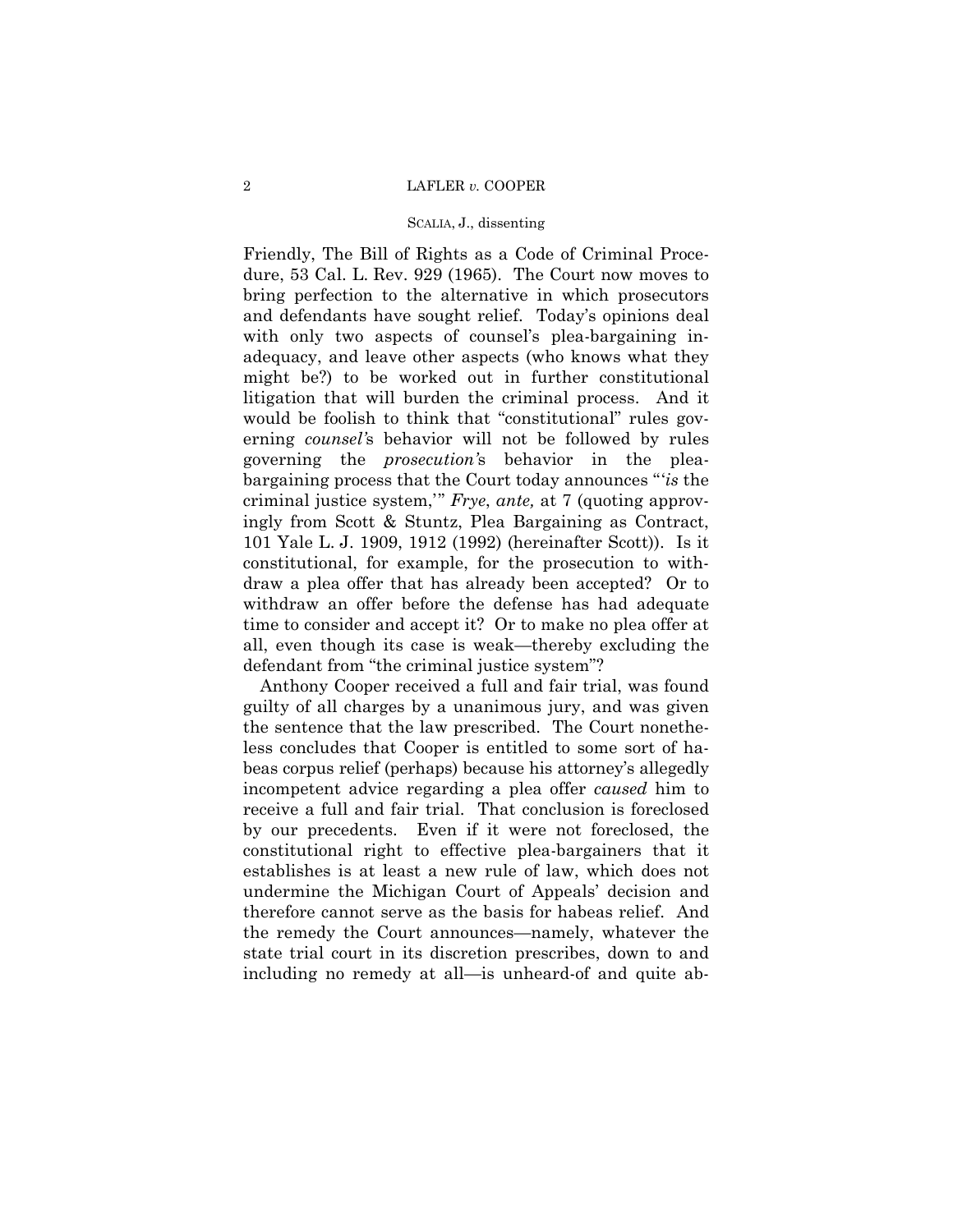surd for violation of a constitutional right. I respectfully dissent.

I

This case and its companion, *Missouri* v. *Frye*, *ante*, p. \_\_\_, raise relatively straightforward questions about the scope of the right to effective assistance of counsel. Our case law originally derived that right from the Due Process Clause, and its guarantee of a fair trial, see *United States* v. *Gonzalez-Lopez*, 548 U. S. 140, 147 (2006), but the seminal case of *Strickland* v. *Washington*, 466 U. S. 668 (1984), located the right within the Sixth Amendment. As the Court notes, *ante,* at 6, the right to counsel does not begin at trial. It extends to "any stage of the prosecution, formal or informal, in court or out, where counsel's absence might derogate from the accused's right to a fair trial." *United States* v. *Wade*, 388 U. S. 218, 226 (1967). Applying that principle, we held that the "entry of a guilty plea, whether to a misdemeanor or a felony charge, ranks as a 'critical stage' at which the right to counsel adheres." *Iowa* v. *Tovar*, 541 U. S. 77, 81 (2004); see also *Hill* v. *Lockhart*, 474 U. S. 52, 58 (1985). And it follows from this that *acceptance* of a plea offer is a critical stage. That, and nothing more, is the point of the Court's observation in *Padilla* v. *Kentucky*, 559 U. S. \_\_, \_\_ (2010) (slip op., at 16), that "the negotiation of a plea bargain is a critical phase of litigation for purposes of the Sixth Amendment right to effective assistance of counsel." The defendant in *Padilla* had accepted the plea bargain and pleaded guilty, abandoning his right to a fair trial; he was entitled to advice of competent counsel before he did so. The Court has never held that the rule articulated in *Padilla*, *Tovar*, and *Hill* extends to all aspects of plea negotiations, requiring not just advice of competent counsel before the defendant accepts a plea bargain and pleads guilty, but also the advice of competent counsel before the defendant rejects a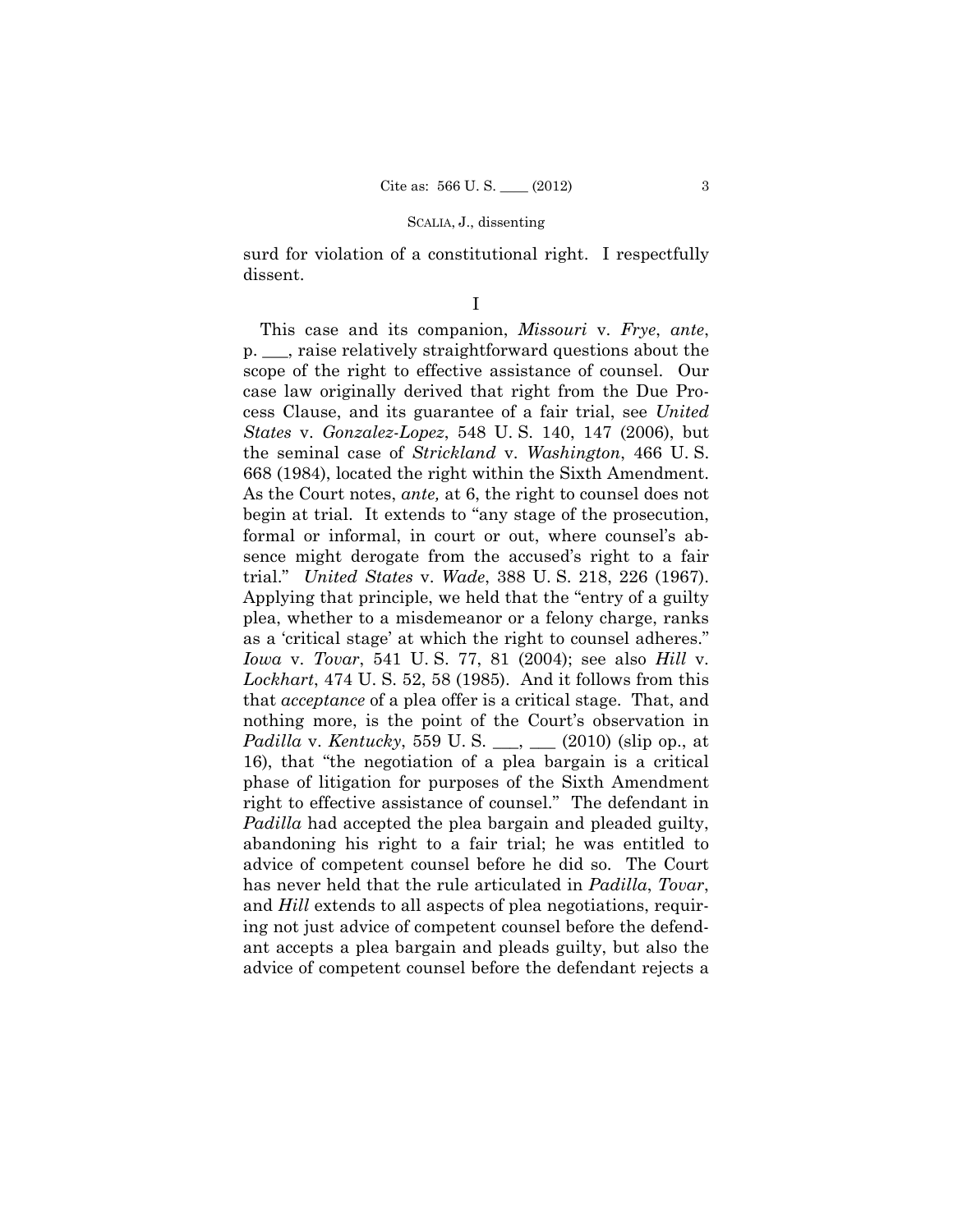plea bargain and stands on his constitutional right to a fair trial. The latter is a vast departure from our past cases, protecting not just the constitutionally prescribed right to a fair adjudication of guilt and punishment, but a judicially invented right to effective plea bargaining.

It is also apparent from *Strickland* that bad plea bargaining has nothing to do with ineffective assistance of counsel in the constitutional sense. *Strickland* explained that "[i]n giving meaning to the requirement [of effective assistance], . . . we must take its purpose—to ensure a fair trial—as the guide." 466 U. S., at 686. Since "the right to the effective assistance of counsel is recognized not for its own sake, but because of the effect it has on the ability of the accused to receive a fair trial," *United States* v. *Cronic*, 466 U. S. 648, 658 (1984), the "benchmark" inquiry in evaluating any claim of ineffective assistance is whether counsel's performance "so undermined the proper functioning of the adversarial process" that it failed to produce a reliably "just result." *Strickland,* 466 U. S., at 686. That is what *Strickland*'s requirement of "prejudice" consists of: Because the right to effective assistance has as its purpose the assurance of a fair trial, the right is not infringed unless counsel's mistakes call into question the basic justice of a defendant's conviction or sentence. That has been, until today, entirely clear. A defendant must show "that counsel's errors were so serious as to deprive the defendant of a fair trial, a trial whose result is reliable." *Id.,* at 687. See also *Gonzalez-Lopez*, *supra,* at 147. Impairment of fair trial is how we distinguish between unfortunate attorney error and error of constitutional significance.<sup>1</sup>

<sup>1</sup>Rather than addressing the constitutional origins of the *right to effective counsel*, the Court responds to the broader claim (raised by no one) that "the sole purpose of the *Sixth Amendment* is to protect the right to a fair trial." *Ante,* at 6 (emphasis added). Cf. Brief for United States as *Amicus Curiae* 10–12 (arguing that the "purpose of the Sixth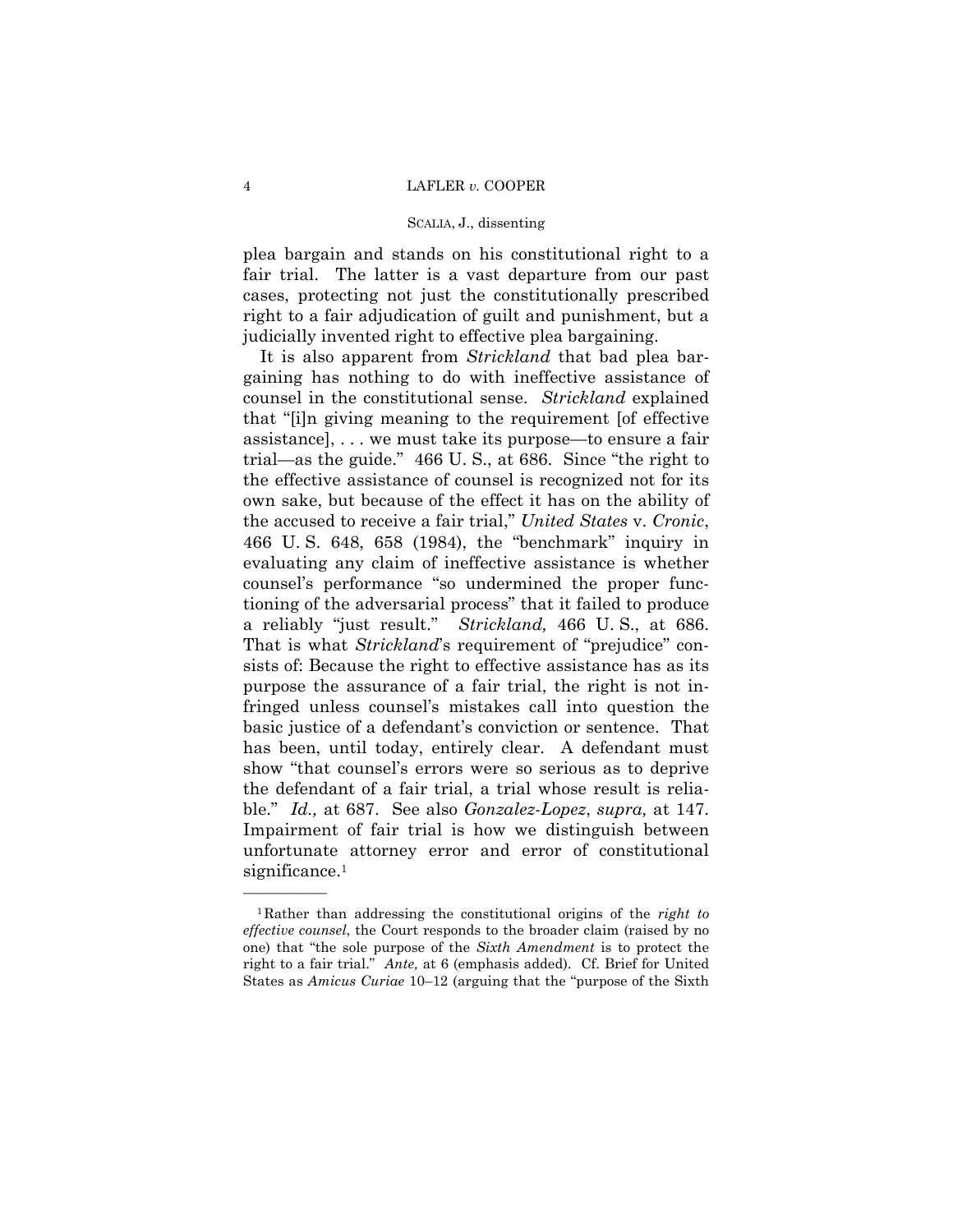To be sure, *Strickland* stated a rule of thumb for measuring prejudice which, applied blindly and out of context, could support the Court's holding today: "The defendant must show that there is a reasonable probability that, but for counsel's unprofessional errors, the result of the proceeding would have been different." 466 U. S., at 694. *Strickland* itself cautioned, however, that its test was not to be applied in a mechanical fashion, and that courts were not to divert their "ultimate focus" from "the fundamental fairness of the proceeding whose result is being challenged." *Id.,* at 696. And until today we have followed that course.

In *Lockhart* v. *Fretwell*, 506 U. S. 364 (1993), the deficient performance at issue was the failure of counsel for a defendant who had been sentenced to death to make an objection that would have produced a sentence of life

Amendment *right to counsel* is to secure a fair trial" (emphasis added)); Brief for Petitioner 12–21 (same). To destroy that straw man, the Court cites cases in which violations of rights *other* than the right to effective counsel—and, perplexingly, even rights found outside the Sixth Amendment and the Constitution entirely—were not cured by a subsequent trial. *Vasquez* v. *Hillery*, 474 U. S. 254 (1986) (violation of equal protection in grand jury selection); *Ballard* v. *United States*, 329 U. S. 187 (1946) (violation of statutory scheme providing that women serve on juries); *Stirone* v. *United States*, 361 U. S. 212 (1960) (violation of Fifth Amendment right to indictment by grand jury). Unlike the right to effective counsel, no showing of prejudice is required to make violations of the rights at issue in *Vasquez*, *Ballard*, and *Stirone* complete. See *Vasquez*, *supra*, at 263–264 ("[D]iscrimination in the grand jury undermines the structural integrity of the criminal tribunal itself, and is not amenable to harmless-error review"); *Ballard*, *supra*, at 195 ("[R]eversible error does not depend on a showing of prejudice in an individual case"); *Stirone*, *supra*, at 217 ("Deprivation of such a basic right is far too serious to be treated as nothing more than a variance and then dismissed as harmless error"). Those cases are thus irrelevant to the question presented here, which is whether a defendant can establish *prejudice* under *Strickland* v. *Washington*, 466 U. S. 668 (1984), while conceding the fairness of his conviction, sentence, and appeal.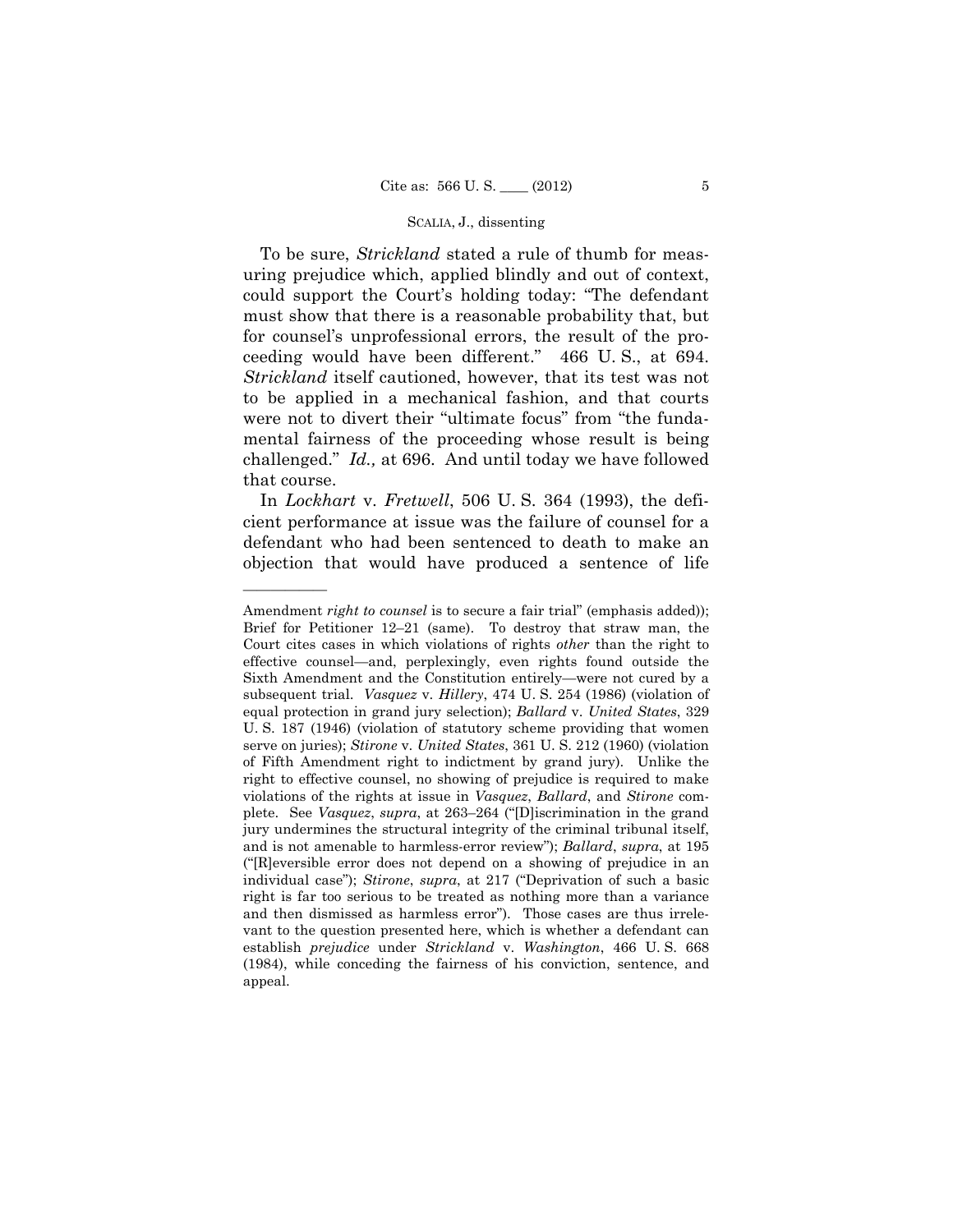was perfectly consistent with *Strickland.* "Fretwell's imprisonment instead. The objection was fully supported by then-extant Circuit law, so that the sentencing court would have been compelled to sustain it, producing a life sentence that principles of double jeopardy would likely make final. See *id.,* at 383–385 (Stevens, J., dissenting); *Bullington* v. *Missouri*, 451 U. S. 430 (1981). By the time Fretwell's claim came before us, however, the Circuit law had been overruled in light of one of our cases. We determined that a prejudice analysis "focusing solely on mere outcome determination, without attention to whether the result of the proceeding was fundamentally unfair or unreliable," would be defective. *Fretwell,* 506 U. S., at 369. Because counsel's error did not "deprive the defendant of any substantive or procedural right to which the law entitles him," the defendant's sentencing proceeding was fair and its result was reliable, even though counsel's error may have affected its outcome. *Id.,* at 372. In *Williams* v. *Taylor*, 529 U. S. 362, 391–393 (2000), we explained that even though *Fretwell* did not mechanically apply an outcome-based test for prejudice, its reasoning counsel had not deprived him of any substantive or procedural right to which the law entitled him." 529 U. S. at 392.2

<sup>2</sup>*Kimmelman* v. *Morrison*, 477 U. S. 365 (1986), cited by the Court, *ante,* at 10–11, does not contradict this principle. That case, which predated *Fretwell* and *Williams*, considered whether our holding that Fourth Amendment claims fully litigated in state court cannot be raised in federal habeas "should be extended to Sixth Amendment claims of ineffective assistance of counsel where the principal allegation and manifestation of inadequate representation is counsel's failure to file a timely motion to suppress evidence allegedly obtained in violation of the Fourth Amendment." 477 U. S., at 368. Our negative answer to that question had nothing to do with the issue here. The parties in *Kimmelman* had not raised the question "whether the admission of illegally seized but reliable evidence can ever constitute 'prejudice' under *Strickland*"—a question similar to the one presented here—and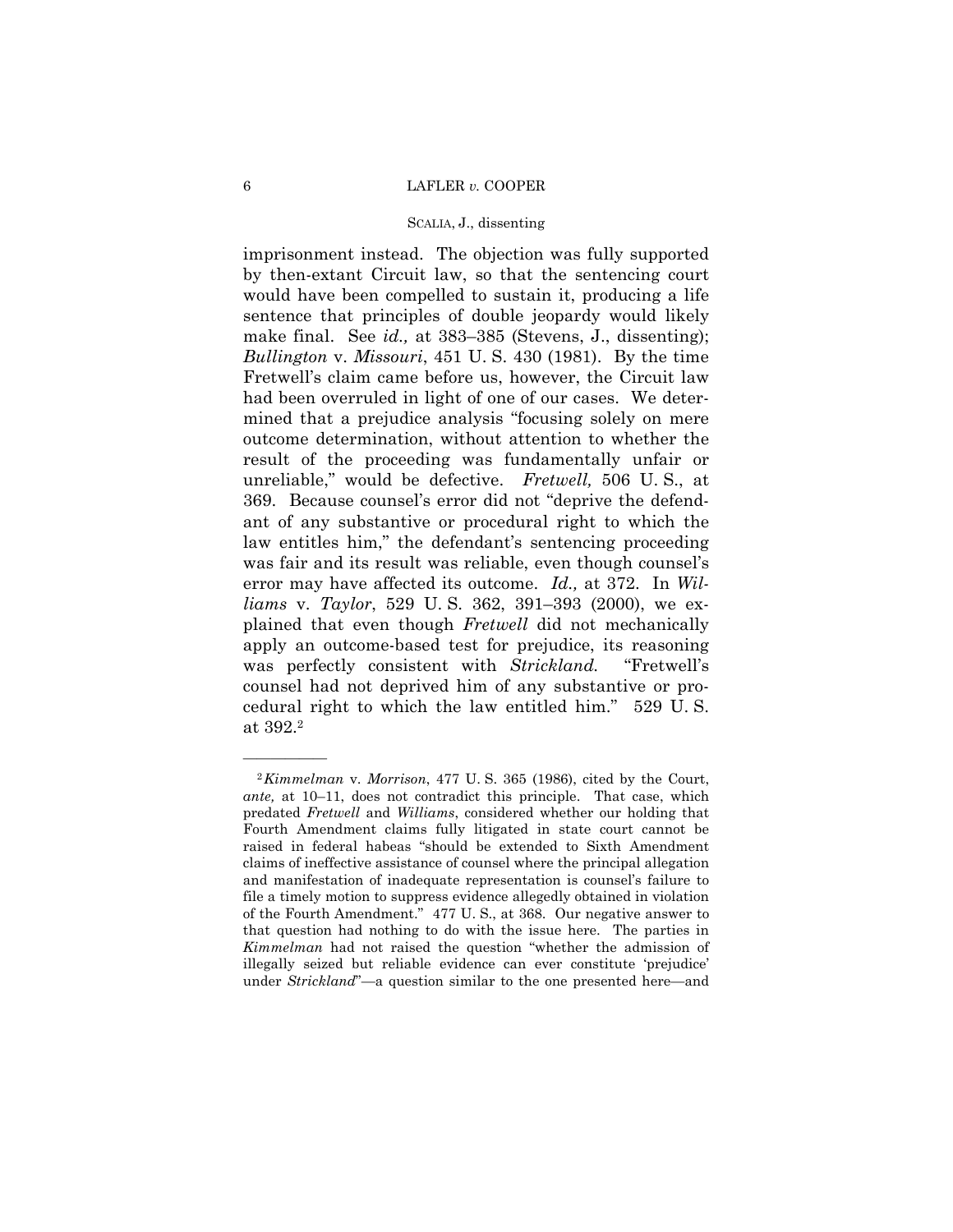Those precedents leave no doubt about the answer to the question presented here. As the Court itself observes, a criminal defendant has no right to a plea bargain. *Ante,*  at 9. "[T]here is no constitutional right to plea bargain; the prosecutor need not do so if he prefers to go to trial." *Weatherford* v. *Bursey*, 429 U. S. 545, 561 (1977)*.* Counsel's mistakes in this case thus did not "deprive the defendant of a substantive or procedural right to which the law entitles him," *Williams, supra,* at 393. Far from being "beside the point," *ante,* at 9, that is critical to correct application of our precedents. Like *Fretwell*, this case "concerns the unusual circumstance where the defendant attempts to demonstrate prejudice based on considerations that, as a matter of law, ought not inform the inquiry," 506 U. S., at 373 (O'Connor, J., concurring); he claims "that he might have been denied 'a right the law simply does not recognize,'" *id.,* at 375 (same). *Strickland*, *Fretwell*, and *Williams* all instruct that the pure outcomebased test on which the Court relies is an erroneous measure of cognizable prejudice. In ignoring *Strickland*'s "ultimate focus . . . on the fundamental fairness of the proceeding whose result is being challenged," 466 U. S., at 696, the Court has lost the forest for the trees, leading it to accept what we have previously rejected, the "novel argument that constitutional rights are infringed by trying the defendant rather than accepting his plea of guilty." *Weatherford*, *supra*, at 561.

the Court therefore did not address it. *Id.,* at 391 (Powell, J., concurring in judgment); see also *id.,* at 380. *Kimmelman* made clear, however, how the answer to that question is to be determined: "The essence of an ineffective-assistance claim is that counsel's unprofessional errors so upset the adversarial balance between defense and prosecution *that the trial was rendered unfair and the verdict rendered suspect,*" *id.,* at 374 (emphasis added). "Only those habeas petitioners who can prove under *Strickland that they have been denied a fair trial* . . . will be granted the writ," *id.,* at 382 (emphasis added). In short, *Kimmelman*'s only relevance is to prove the Court's opinion wrong.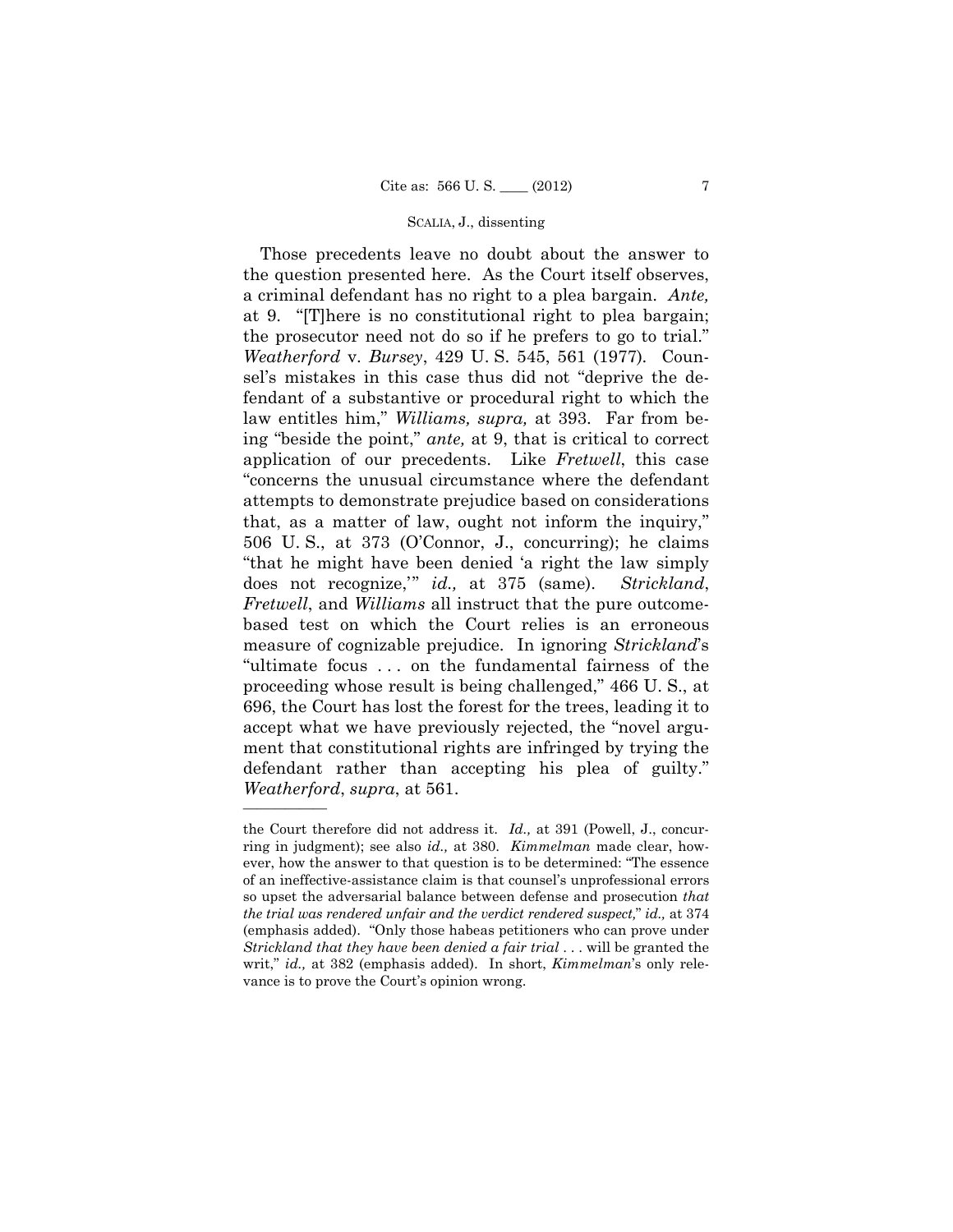## II

Novelty alone is the second, independent reason why the Court's decision is wrong. This case arises on federal habeas, and hence is governed by the Antiterrorism and Effective Death Penalty Act of 1996 (AEDPA). Since, as the Court acknowledges, the Michigan Court of Appeals adjudicated Cooper's ineffective-assistance claim on the merits, AEDPA bars federal courts from granting habeas relief unless that court's decision was "contrary to, or involved an unreasonable application of, clearly established Federal law, as determined by the Supreme Court of the United States." 28 U. S. C. §2254(d)(1). Yet the Court concludes that  $$2254(d)(1)$  does not bar relief here, because "[b]y failing to apply *Strickland* to assess the ineffective-assistance-of-counsel claim respondent raised, the state court's adjudication was contrary to clearly established federal law." *Ante,* at 15. That is not so.

The relevant portion of the Michigan Court of Appeals decision reads as follows:

"To establish ineffective assistance, the defendant must demonstrate that his counsel's performance fell below an objective standard of reasonableness and that counsel's representation so prejudiced the defendant that he was deprived of a fair trial. With respect to the prejudice aspect of the test, the defendant must demonstrate a reasonable probability that, but for counsel's errors, the result of the proceedings would have been different, and that the attendant proceedings were fundamentally unfair and unreliable.

"Defendant challenges the trial court's finding after a *Ginther* hearing that defense counsel provided effective assistance to defendant during the plea bargaining process. He contends that defense counsel failed to convey the benefits of the plea offer to him and ignored his desire to plead guilty, and that these fail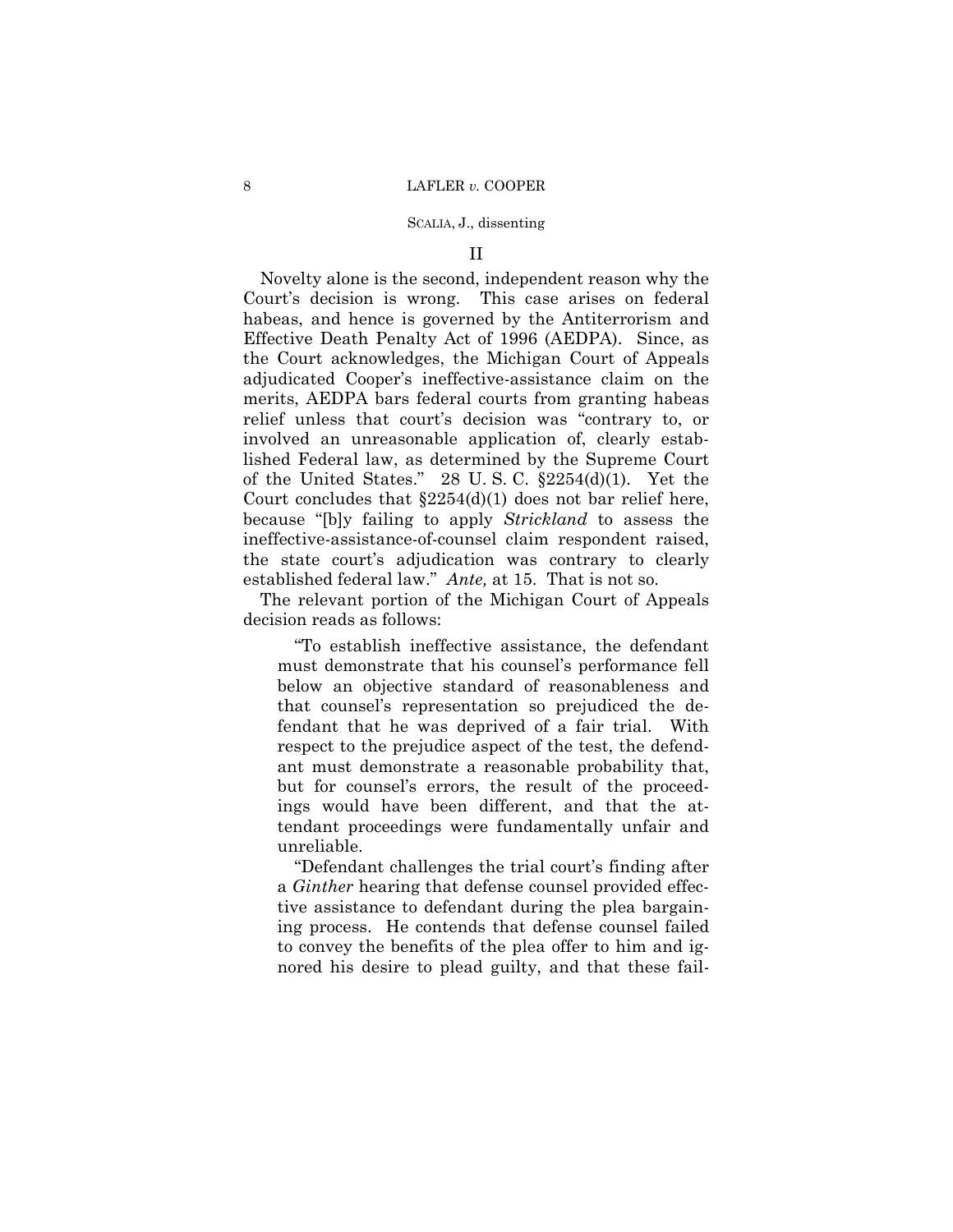ures led him to reject a plea offer that he now wishes to accept. However, the record shows that defendant knowingly and intelligently rejected two plea offers and chose to go to trial. The record fails to support defendant's contentions that defense counsel's representation was ineffective because he rejected a defense based on [a] claim of self-defense and because he did not obtain a more favorable plea bargain for defendant." *People* v. *Cooper*, No. 250583 (Mar. 15, 2005), App. to Pet. for Cert. 45a, 2005 WL 599740, \*1 *(per curiam)* (footnote and citations omitted).

The first paragraph above, far from ignoring *Strickland*, recites its standard with a good deal more accuracy than the Court's opinion. The second paragraph, which is presumably an application of the standard recited in the first, says that "defendant knowingly and intelligently rejected two plea offers and chose to go to trial." This can be regarded as a denial that there was anything "fundamentally unfair" about Cooper's conviction and sentence, so that no *Strickland* prejudice had been shown. On the other hand, the entire second paragraph can be regarded as a contention that Cooper's claims of inadequate representation were unsupported by the record. The state court's analysis was admittedly not a model of clarity, but federal habeas corpus is a "guard against extreme malfunctions in the state criminal justice systems," not a license to penalize a state court for its opinion-writing technique. *Harrington* v. *Richter*, 562 U. S. \_\_\_, \_\_\_ (2011) (slip op., at 13) (internal quotation marks omitted). The Court's readiness to find error in the Michigan court's opinion is "inconsistent with the presumption that state courts know and follow the law," *Woodford* v. *Visciotti*, 537 U. S. 19, 24 (2002) *(per curiam)*, a presumption borne out here by the state court's recitation of the correct legal standard.

Since it is ambiguous whether the state court's holding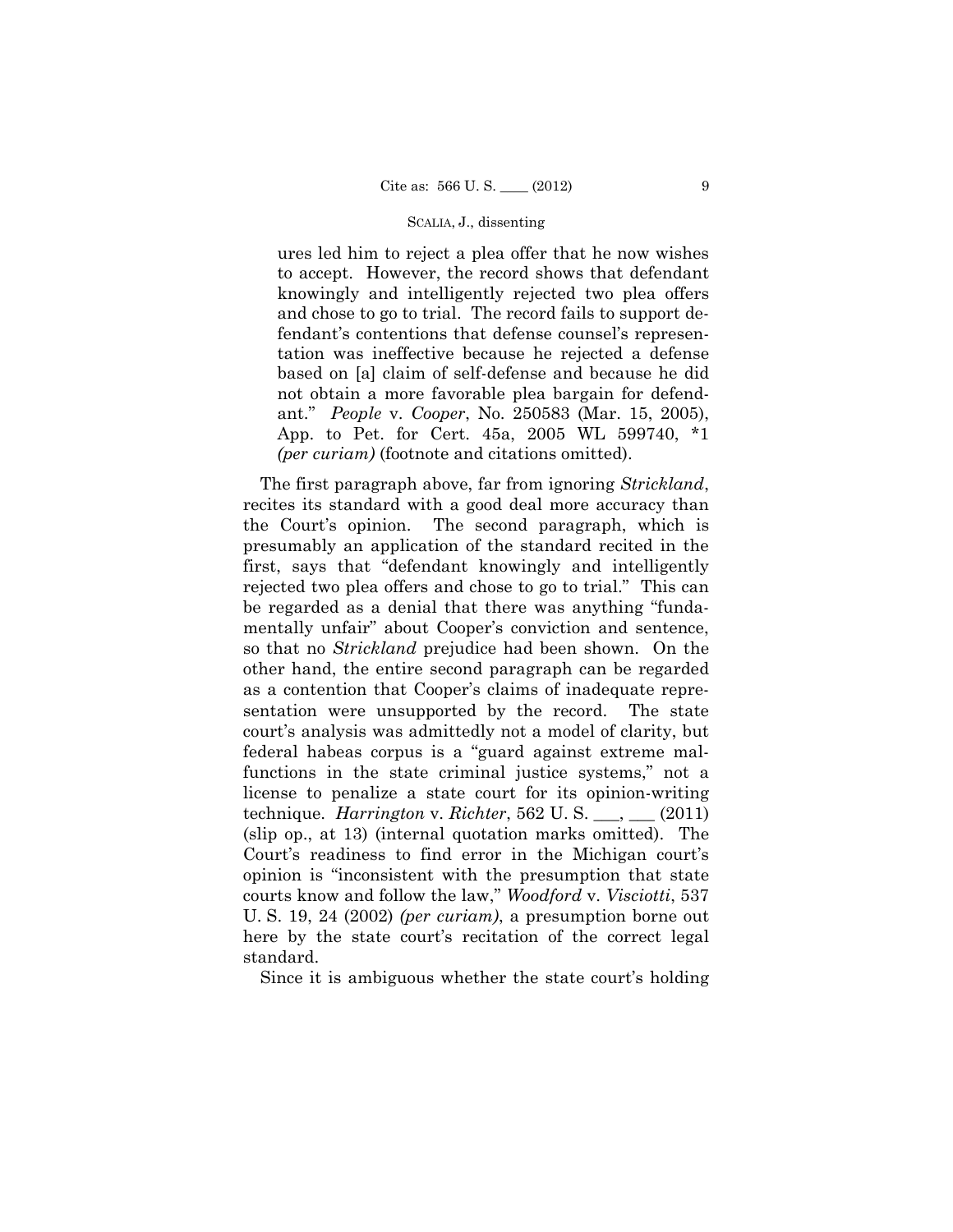was based on a lack of prejudice or rather the court's factual determination that there had been no deficient performance, to provide relief under AEDPA this Court must conclude that *both* holdings would have been unreasonable applications of clearly established law. See *Premo*  v. *Moore*, 562 U. S. \_\_\_, \_\_\_ (2011) (slip op., at 7). The first is impossible of doing, since this Court has never held that a defendant in Cooper's position can establish *Strickland*  prejudice. The Sixth Circuit thus violated AEDPA in granting habeas relief, and the Court now does the same.

III

It is impossible to conclude discussion of today's extraordinary opinion without commenting upon the remedy it provides for the unconstitutional conviction. It is a remedy unheard-of in American jurisprudence—and, I would be willing to bet, in the jurisprudence of any other country.

The Court requires Michigan to "reoffer the plea agreement" that was rejected because of bad advice from counsel. *Ante,* at 16. That would indeed be a powerful remedy but for the fact that Cooper's acceptance of that reoffered agreement is not conclusive. Astoundingly, "the state trial court can then *exercise its discretion* in determining whether to vacate the convictions and resentence respondent pursuant to the plea agreement, to vacate only some of the convictions and resentence respondent accordingly, *or to leave the convictions and sentence from trial undisturbed.*" *Ibid.* (emphasis added).

Why, one might ask, require a "reoffer" of the plea agreement, and its acceptance by the defendant? If the district court finds (as a necessary element, supposedly, of *Strickland* prejudice) that Cooper *would have accepted* the original offer, and would thereby have avoided trial and conviction, why not skip the reoffer-and-reacceptance minuet and simply leave it to the discretion of the state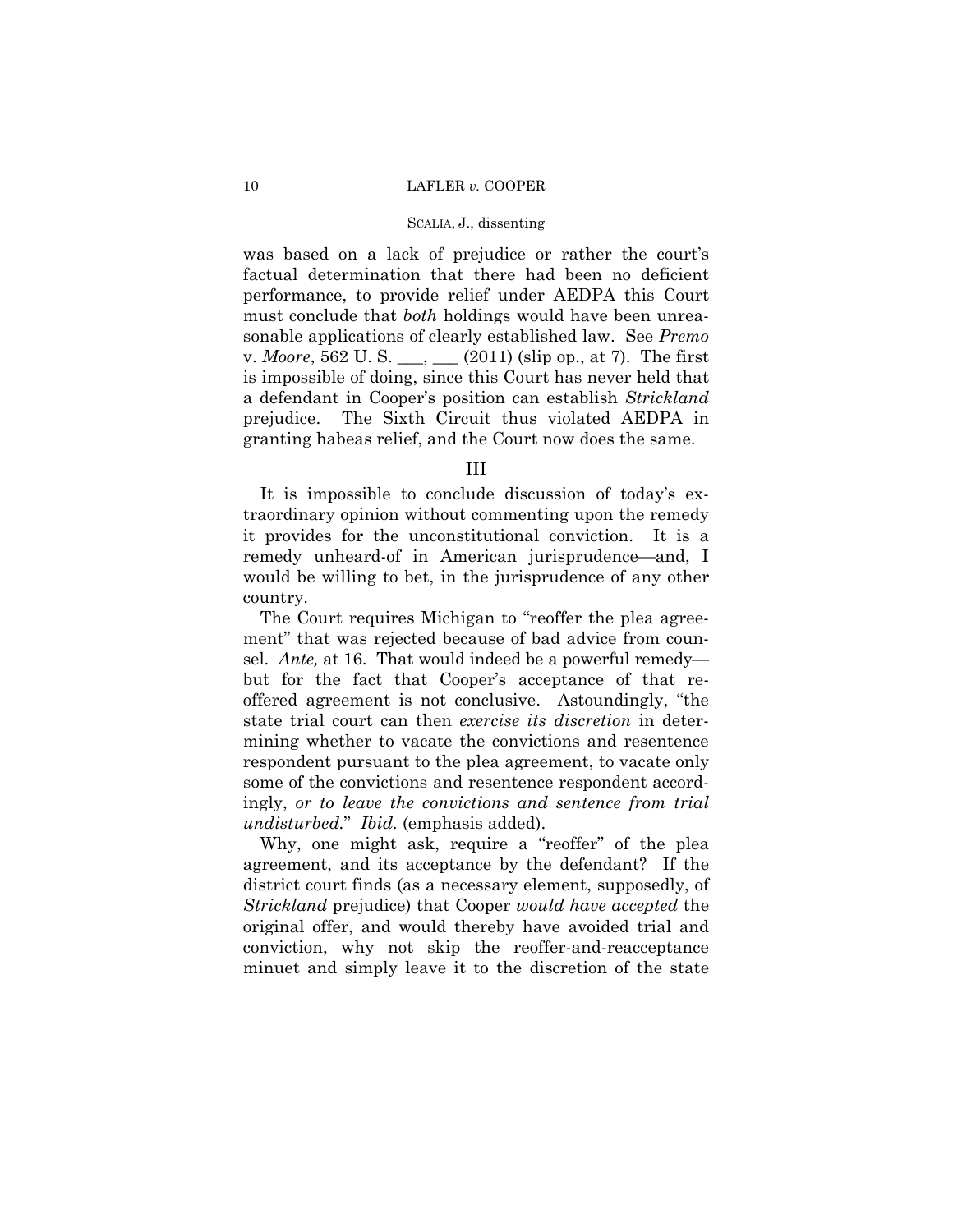trial court what the remedy shall be? The answer, of course, is camouflage. Trial courts, after all, *regularly* accept or reject plea agreements, so there seems to be nothing extraordinary about their accepting or rejecting the new one mandated by today's decision. But the acceptance or rejection of a plea agreement that has no status whatever under the United States Constitution is worlds apart from what this is: "discretionary" specification of a remedy for an unconstitutional criminal conviction.

To be sure, the Court asserts that there are "factors" which bear upon (and presumably limit) exercise of this discretion—factors that it is not prepared to specify in full, much less assign some determinative weight. "Principles elaborated over time in decisions of state and federal courts, and in statutes and rules" will (in the Court's rosy view) sort all that out. *Ante,* at 13. I find it extraordinary that "statutes and rules" can specify the remedy for a criminal defendant's unconstitutional conviction. Or that the remedy for an unconstitutional conviction should *ever*  be subject *at all* to a trial judge's discretion. Or, finally, that the remedy could *ever* include no remedy at all.

I suspect that the Court's squeamishness in fashioning a remedy, and the incoherence of what it comes up with, is attributable to its realization, deep down, that there is no real constitutional violation here anyway. The defendant has been fairly tried, lawfully convicted, and properly sentenced, and *any* "remedy" provided for this will do nothing but undo the just results of a fair adversarial process.

In many—perhaps most—countries of the world, Americanstyle plea bargaining is forbidden in cases as serious as this one, even for the purpose of obtaining testimony that enables conviction of a greater malefactor, much less

IV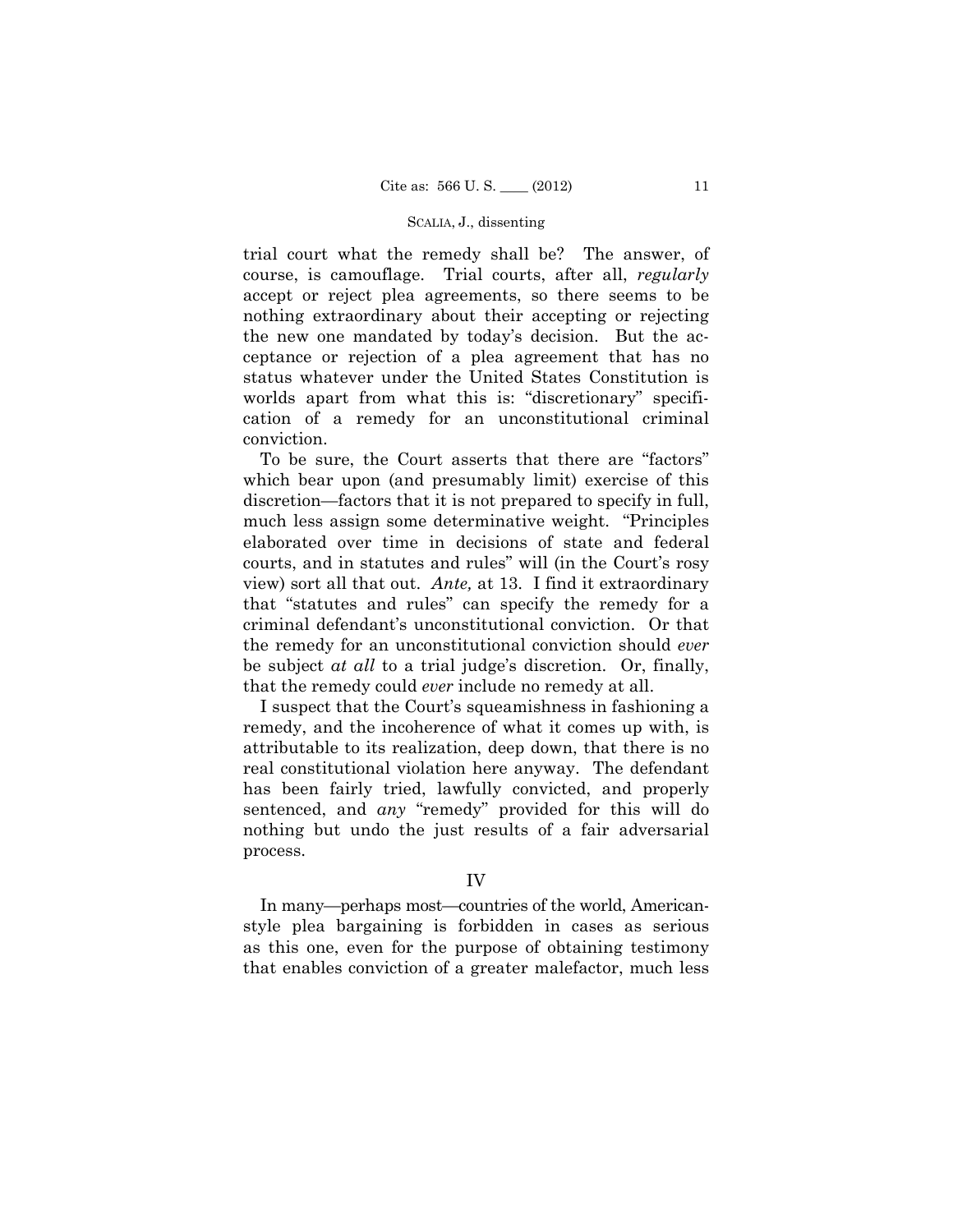for the purpose of sparing the expense of trial. See, *e.g.,* World Plea Bargaining 344, 363–366 (S. Thaman ed. 2010). In Europe, many countries adhere to what they aptly call the "legality principle" by requiring prosecutors to charge all prosecutable offenses, which is typically incompatible with the practice of charge-bargaining. See, *e.g., id.,* at xxii; Langbein, Land Without Plea Bargaining: How the Germans Do It, 78 Mich. L. Rev. 204, 210–211 (1979) (describing the "Legalitätsprinzip," or rule of compulsory prosecution, in Germany). Such a system reflects an admirable belief that the law is the law, and those who break it should pay the penalty provided.

In the United States, we have plea bargaining a-plenty, but until today it has been regarded as a necessary evil. It presents grave risks of prosecutorial overcharging that effectively compels an innocent defendant to avoid massive risk by pleading guilty to a lesser offense; and for guilty defendants it often—perhaps usually—results in a sentence well below what the law prescribes for the actual crime. But even so, we accept plea bargaining because many believe that without it our long and expensive process of criminal trial could not sustain the burden imposed on it, and our system of criminal justice would grind to a halt. See, *e.g.,* Alschuler, Plea Bargaining and its History, 79 Colum. L. Rev. 1, 38 (1979).

Today, however, the Supreme Court of the United States elevates plea bargaining from a necessary evil to a constitutional entitlement. It is no longer a somewhat embarrassing adjunct to our criminal justice system; rather, as the Court announces in the companion case to this one, "'it *is* the criminal justice system.'" *Frye*, *ante,* at 7 (quoting approvingly from Scott 1912). Thus, even though there is no doubt that the respondent here is guilty of the offense with which he was charged; even though he has received the exorbitant gold standard of American justice—a full-dress criminal trial with its innumerable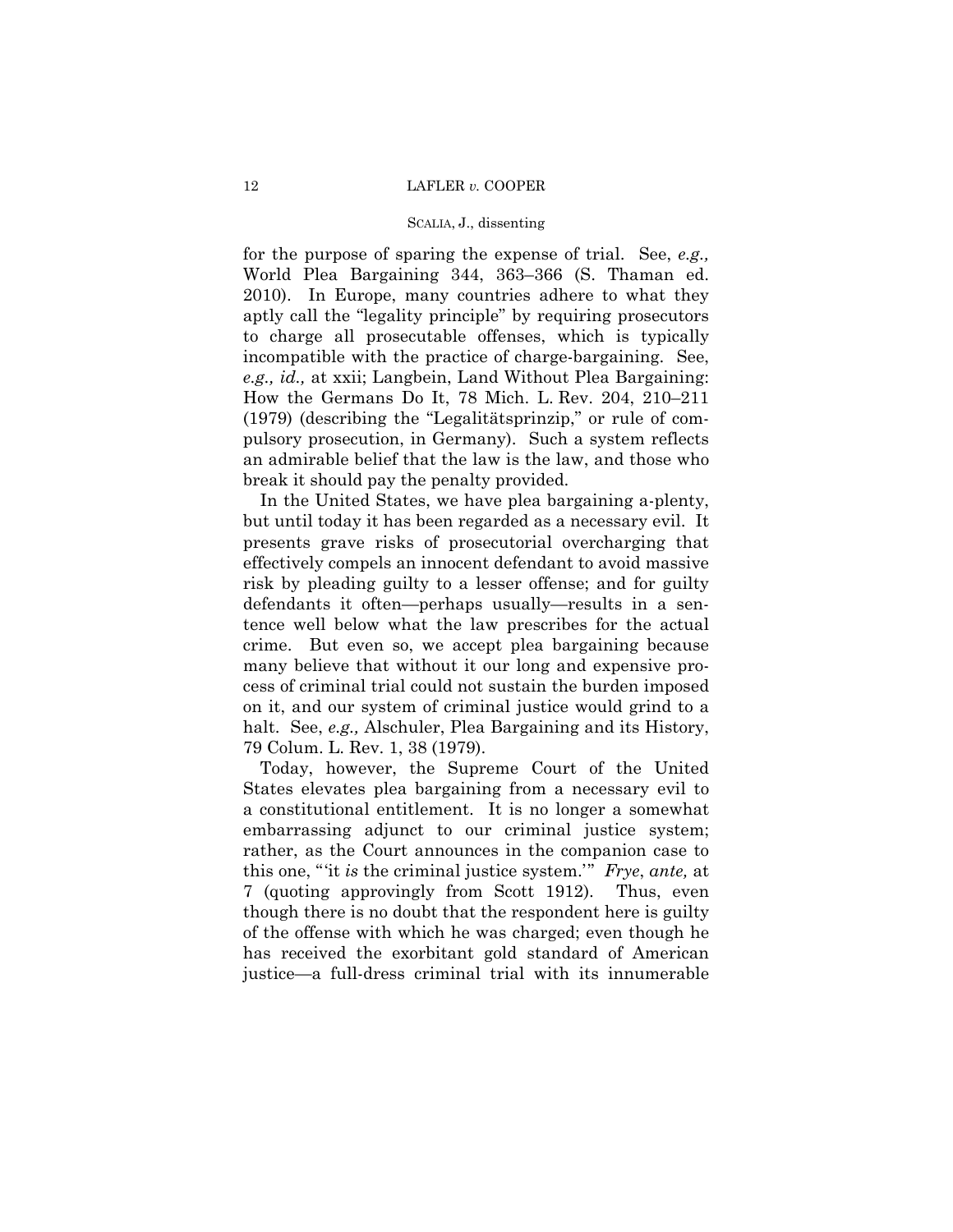constitutional and statutory limitations upon the evidence that the prosecution can bring forward, and (in Michigan as in most States<sup>3</sup>) the requirement of a unanimous guilty verdict by impartial jurors; the Court says that his conviction is invalid because he was deprived of his *constitutional entitlement* to plea-bargain.

I am less saddened by the outcome of this case than I am by what it says about this Court's attitude toward criminal justice. The Court today embraces the sportingchance theory of criminal law, in which the State functions like a conscientious casino-operator, giving each player a fair chance to beat the house, that is, to serve less time than the law says he deserves. And when a player is excluded from the tables, his *constitutional rights* have been violated. I do not subscribe to that theory. No one should, least of all the Justices of the Supreme Court.

\* \* \*

Today's decision upends decades of our cases, violates a federal statute, and opens a whole new boutique of constitutional jurisprudence ("plea-bargaining law") without even specifying the remedies the boutique offers. The result in the present case is the undoing of an adjudicatory process that worked *exactly* as it is supposed to. Released felon Anthony Cooper, who shot repeatedly and gravely injured a woman named Kali Mundy, was tried and convicted for his crimes by a jury of his peers, and given a punishment that Michigan's elected representatives have deemed appropriate. Nothing about that result is unfair or unconstitutional. To the contrary, it is wonderfully just, and infinitely superior to the trial-by-bargain that today's opinion affords constitutional status. I respectfully dissent.

<sup>3</sup>See *People* v. *Cooks*, 446 Mich. 503, 510, 521 N. W. 2d 275, 278 (1994); 6 W. LaFave, J. Israel, N. King, & O. Kerr, Criminal Procedure §22.1(e) (3d ed. 2007 and Supp. 2011–2012).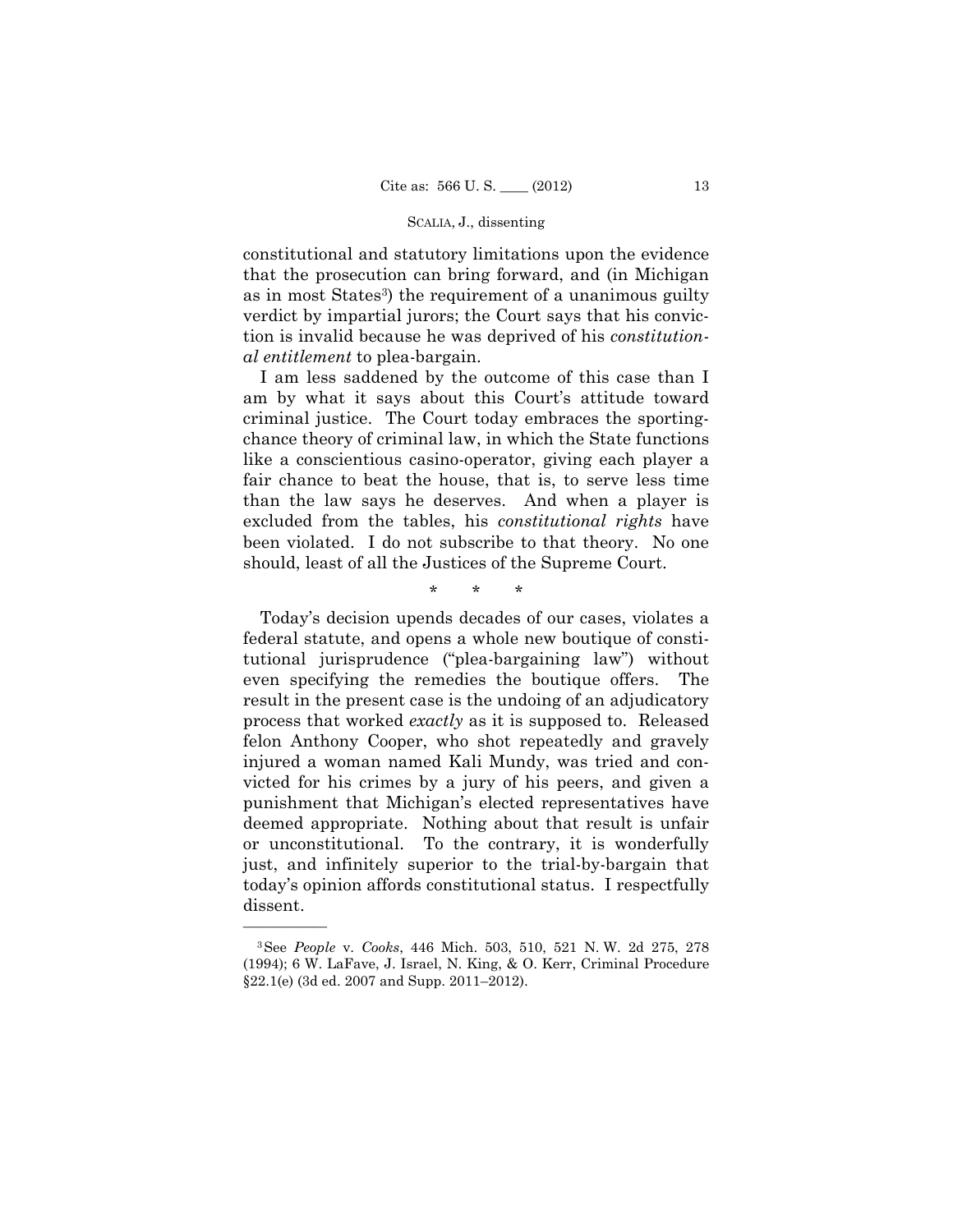ALITO, J., dissenting

## $\frac{1}{2}$  ,  $\frac{1}{2}$  ,  $\frac{1}{2}$  ,  $\frac{1}{2}$  ,  $\frac{1}{2}$  ,  $\frac{1}{2}$  ,  $\frac{1}{2}$ **SUPREME COURT OF THE UNITED STATES**

#### $\frac{1}{2}$  ,  $\frac{1}{2}$  ,  $\frac{1}{2}$  ,  $\frac{1}{2}$  ,  $\frac{1}{2}$  ,  $\frac{1}{2}$ No. 10–209

## BLAINE LAFLER, PETITIONER *v.* ANTHONY COOPER

## ON WRIT OF CERTIORARI TO THE UNITED STATES COURT OF APPEALS FOR THE SIXTH CIRCUIT

[March 21, 2012]

## JUSTICE ALITO, dissenting.

For the reasons set out in Parts I and II of JUSTICE SCALIA's dissent, the Court's holding in this case misapplies our ineffective-assistance-of-counsel case law and violates the requirements of the Antiterrorism and Effective Death Penalty Act of 1996. Respondent received a trial that was free of any identified constitutional error, and, as a result, there is no basis for concluding that respondent suffered prejudice and certainly not for granting habeas relief.

The weakness in the Court's analysis is highlighted by its opaque discussion of the remedy that is appropriate when a plea offer is rejected due to defective legal representation. If a defendant's Sixth Amendment rights are violated when deficient legal advice about a favorable plea offer causes the opportunity for that bargain to be lost, the only logical remedy is to give the defendant the benefit of the favorable deal. But such a remedy would cause serious injustice in many instances, as I believe the Court tacitly recognizes. The Court therefore eschews the only logical remedy and relies on the lower courts to exercise sound discretion in determining what is to be done.

Time will tell how this works out. The Court, for its part, finds it unnecessary to define "the boundaries of proper discretion" in today's opinion. *Ante,* at 13. In my view, requiring the prosecution to renew an old plea offer